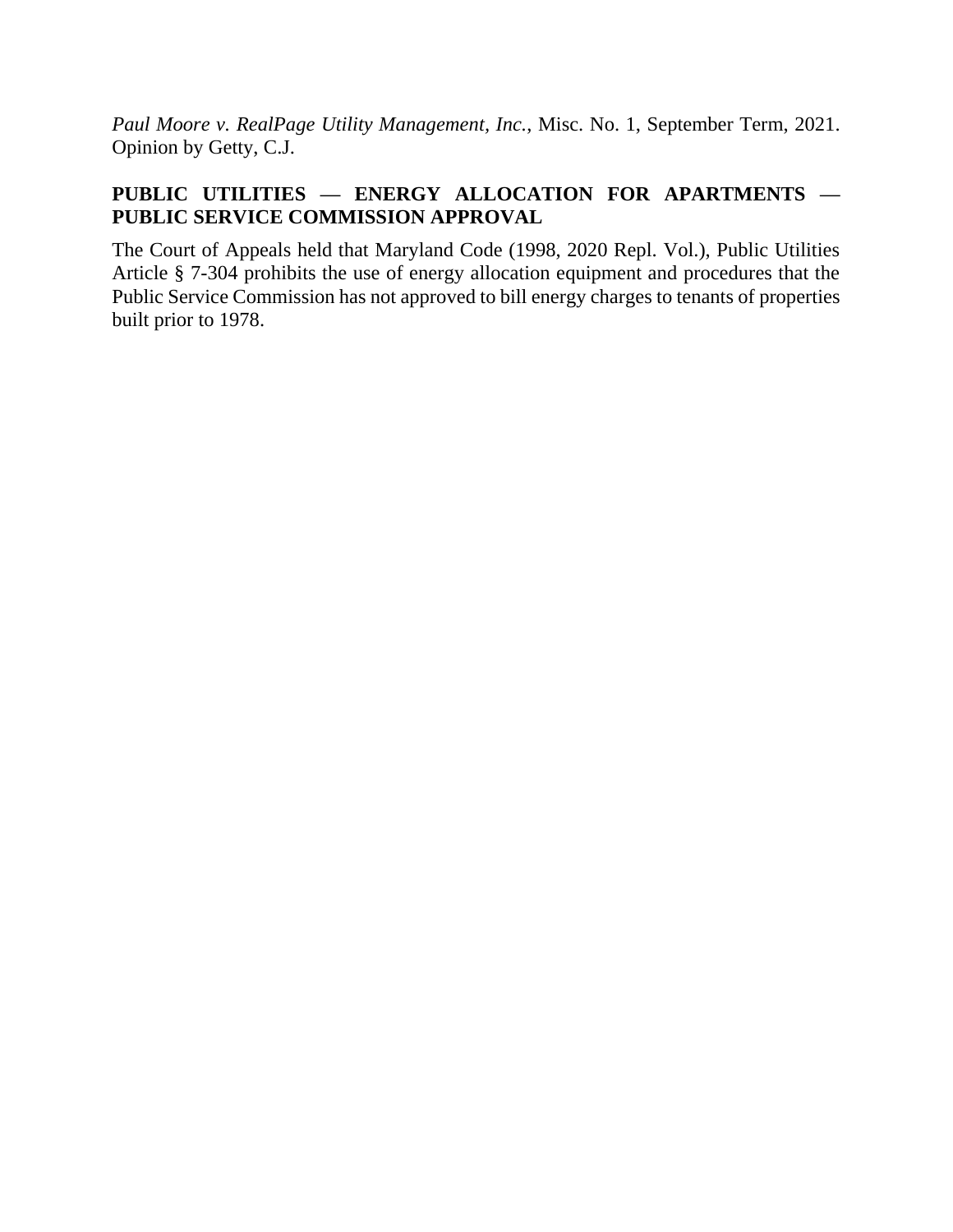United States District Court For the District of Maryland Case No. 8:20-cv-00927 PWG

## Argued: September 9, 2021 IN THE COURT OF APPEALS

## OF MARYLAND

Misc. No. 1

September Term, 2021

### PAUL MOORE

v.

### REALPAGE UTILITY MANAGEMENT, INC.

Getty, C.J. McDonald, Watts, Hotten, Booth, Biran, Battaglia, (Senior Judge, Specially Assigned)

JJ.

Opinion by Getty, C.J.

Pursuant to Maryland Uniform Electronic Legal Materials Act (§§ 10-1601 et seq. of the State Government Article) this document is authentic.



anne C. Johnson, Clerk

2021-11-30 10:28-05:00

Filed: November 30, 2021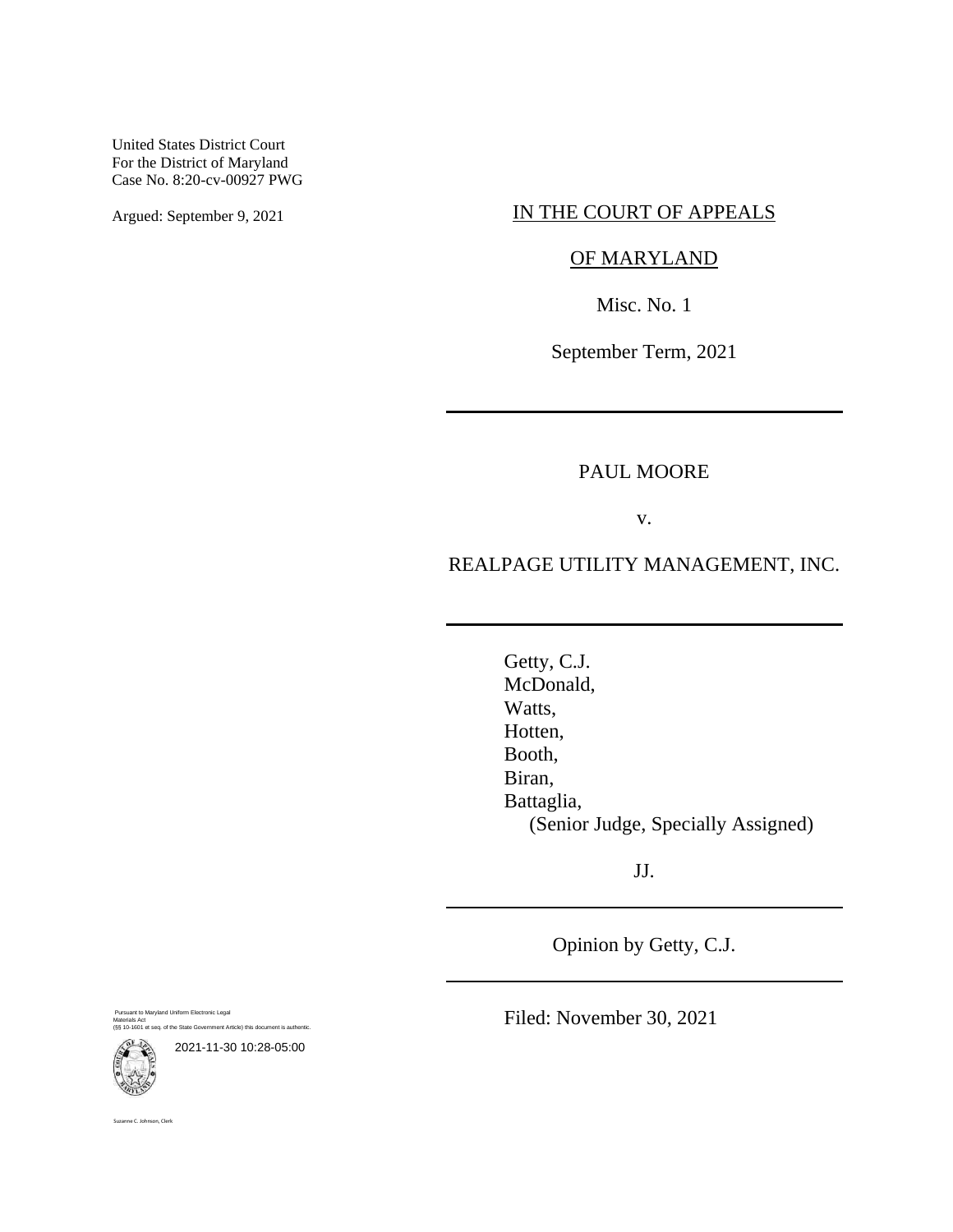In Maryland, the Public Service Commission ("PSC") is charged with regulating public utilities such as gas, electricity, telephone, water, and sewage disposal companies, in order to ensure safe, reliable, and economical utility services to the citizens of Maryland. For residential electric and gas service in buildings constructed since July 1, 1978, the statutorily required method for determining an apartment tenant's utility bill is to measure the actual amount of gas and electricity consumed by that tenant using an individual meter or submeter. This method rests on the principle that a tenant should only pay for gas and electricity consumed by the tenant's unit over the course of a billing period, which ensures fairness in the measurement and billing process.

When the Maryland General Assembly required the installation of individual meters in new construction as of July 1, 1978, it did not retroactively apply this requirement to existing apartment buildings. Apartment buildings constructed prior to 1978 that only have a master meter allocated energy costs to tenants by two methods: (1) square footage computation and pro rata assessments; or  $(2)$  added rental components.<sup>1</sup> While the PSC has regulatory responsibility over some types of metering, such as individual meters and submetering, from the PSC's perspective, the above-referenced methods of allocating a tenant's energy costs for apartment buildings constructed prior to 1978 are not, and have never been, within the PSC's purview. *See* Letter from Frank Heintz, Public Service

<sup>&</sup>lt;sup>1</sup> We use the term "added rental components" to refer to utility charges that are established in a lease agreement that would be included in the monthly rental payment.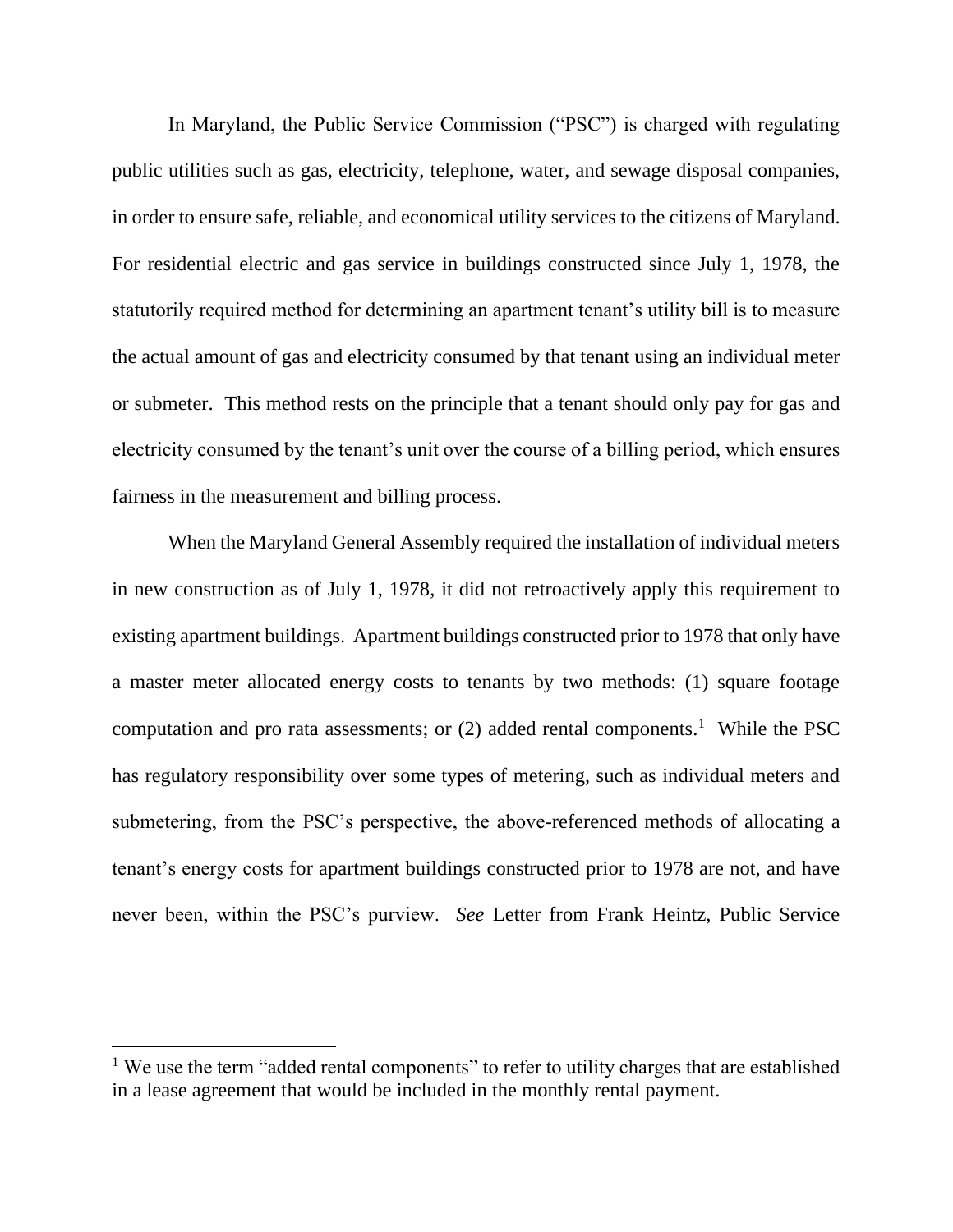Commission Chairman, to the Honorable Wayne A. Cawley, Jr., Department of Agriculture Secretary in legislative bill file for Senate Bill 899 (1987).

A new system of calculating a tenant's monthly gas and electric bill was introduced in the mid-1980s for apartments having a master meter instead of individual meters or submeters. This system did not calculate the actual use of a tenant's gas and electricity consumption, nor did it allocate energy charges solely on the basis of square footage computations and pro rata assessments. Instead, the system relied upon various components of measurement, such as the number of seconds a valve was open on a furnace ("furnace runtime") to compute a tenant's utility charges. Therefore, this system was not within the PSC's definition of a submeter and resulted in a wholly unregulated method of allocating rental utility charges. Tenants of landlords that utilized these new energy allocation systems expressed concern over a system that had no regulatory oversight. Accordingly, the General Assembly attempted to remedy these concerns by considering legislation in the 1987 and 1988 Legislative Sessions.

As such, today, if a property owner or residential utility billing service company uses an energy allocation system to calculate the amount of gas or electricity consumed by an individual apartment unit, they must confirm that the method has been approved by the PSC. In the approval process, the PSC ensures that the energy allocation system results in a reasonable determination of the cost of the energy consumed by an individual apartment unit. *See* COMAR 20.26.02.01(A). Accordingly, this approval provides residential apartment tenants with a safeguard against arbitrary and unreliable energy allocation equipment and procedures calculating their gas and electricity bills.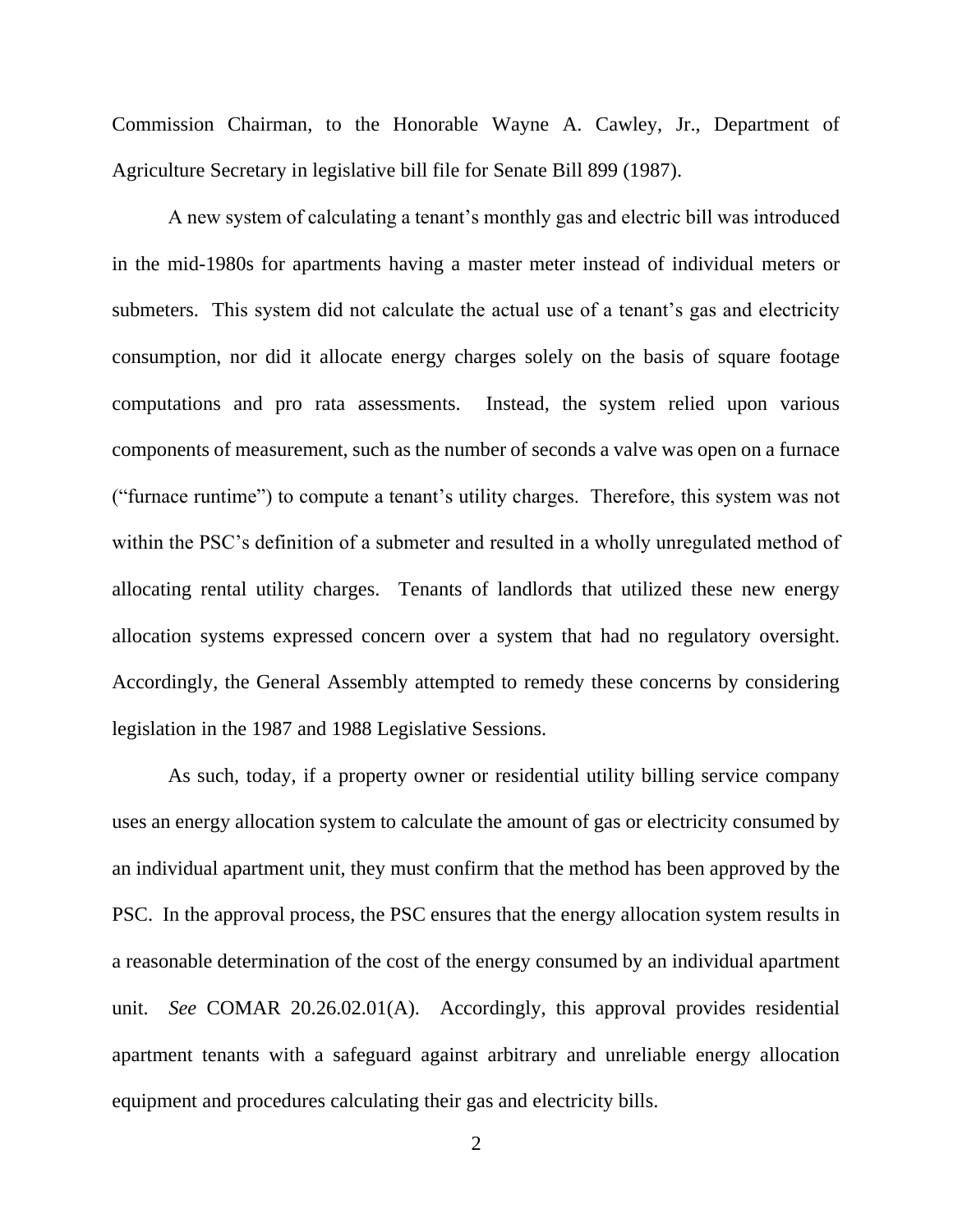Before this Court is a certified question of law from the United States District Court for the District of Maryland ("federal district court") that arises in the context of a putative class action lawsuit brought by Appellant Paul Moore, on behalf of residential apartment tenants, against Appellee RealPage Utility Management, Inc., a residential utility billing services company working on behalf of landlords in Maryland. The federal district court asked this Court to determine whether, for apartment houses built prior to 1978, methods of energy allocation that determine the billable amount of gas or electricity by means other than by the actual measurement of consumption of the individual unit are subject to the PSC's approval as set forth in Maryland Code ("Md. Code") (1998, 2020 Repl. Vol.), Public Utilities Article ("PU") § 7-304.

Based upon a plain language analysis of PU § 7-304, its corresponding Code of Maryland Regulations ("COMAR") provisions, and a review of the General Assembly's intent in enacting the statute as evidenced by the legislative history, we hold that the approval requirements stated in PU § 7-304 are applicable to all energy allocation systems in apartment houses, regardless of the construction date of the building. Under the PSC's interpretation of the definition set forth in PU § 7-304, energy allocation systems are systems that determine the approximate energy use consumed in an individual dwelling unit with a device that measures a furnace operating or running time, baseboard pipe temperature, or other characteristics. *See* PU § 7-304(a)(4); COMAR 20.26.01.02. It has been a longstanding position of the PSC that the allocation of energy costs solely computed on the basis of square footage computations and pro rata assessments is governed by lease agreements under the Real Property Article and are not within the purview of the PSC.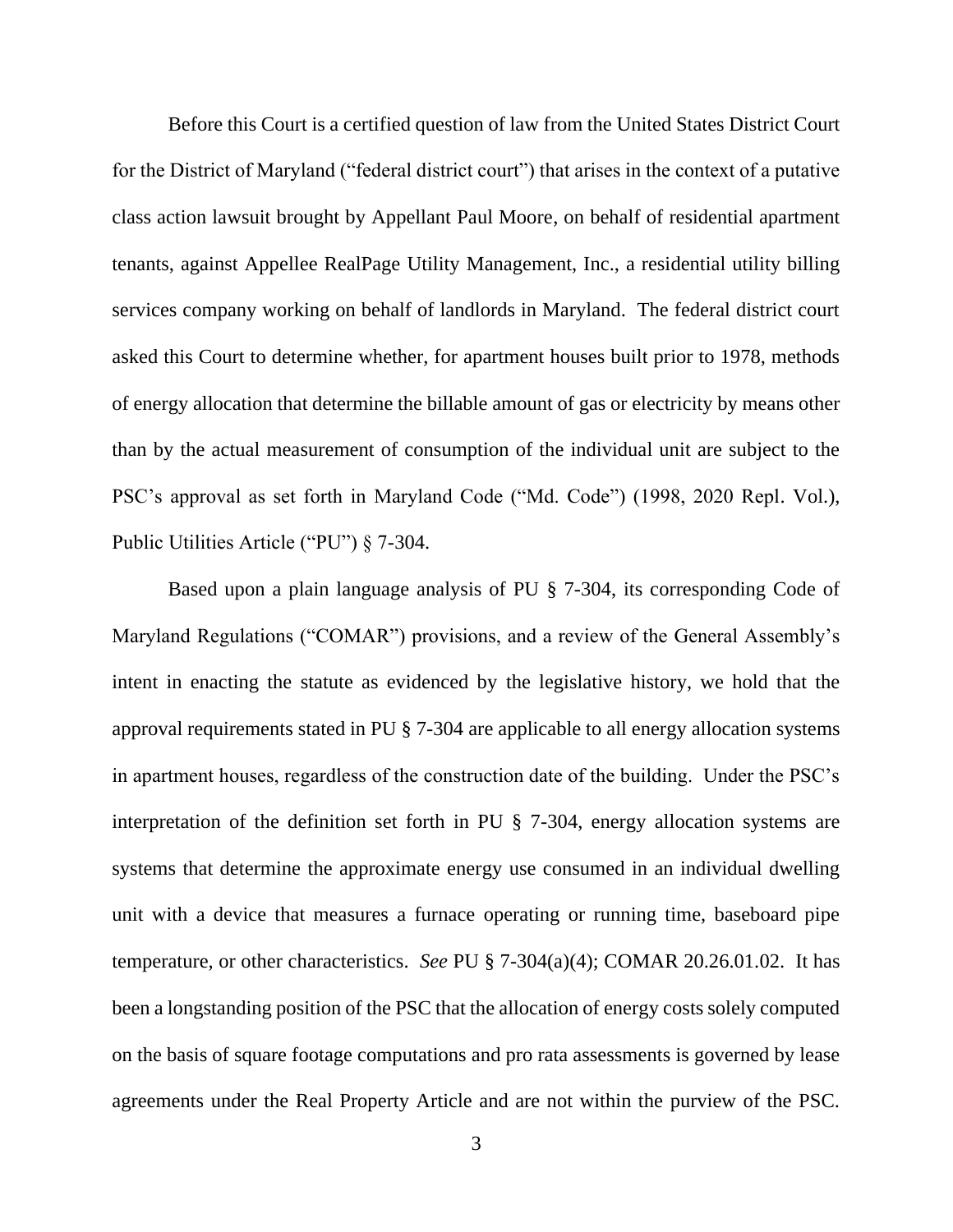Therefore, the allocation of energy costs solely computed on the basis of square footage computations and pro rata assessments, as well as added rental components, are exempt from the approval requirements set forth in PU § 7-304.

#### **BACKGROUND**

The Maryland Uniform Certification of Questions of Law Act,<sup>2</sup> Md. Code (1996, 2020 Repl. Vol.), Courts & Judicial Proceedings ("CJ") §§ 12-601 *et seq*., empowers this Court to certify questions of law to another court and answer questions of law presented to it. As such, this Court may "answer a question of law certified to it by a court of the United States or by an appellate court of another state or of a tribe, if the answer may be determinative of an issue in pending litigation in the certifying court and there is no controlling appellate decision, constitutional provision, or statute of this State." CJ § 12-603. When answering a certified question of law, this Court is statutorily prescribed to resolve questions of Maryland law; it may not determine questions of fact. *Fangman v. Genuine Title, LLC*, 447 Md. 681, 690–91 (2016) (quoting *Parler & Wobber v. Miles & Stockbridge*, 359 Md. 671, 681 (2000)).

The following information is presented from the federal district court's Certification Order.<sup>3</sup> Appellant Paul Moore ("Mr. Moore") is a residential apartment tenant of the

<sup>&</sup>lt;sup>2</sup> A detailed summary of the legislative history for Maryland's Uniform Certification of Questions of Law Act is provided in *United Bank v. Buckingham*, 472 Md. 407, 411 n.1 (2021).

<sup>&</sup>lt;sup>3</sup> This Court accepts the statement of facts submitted to it by the certifying court and will not "evaluate or weigh the evidence[.]" *Reed v. Campagnolo*, 332 Md. 226, 228 (1993) (quoting *Food Fair Stores v. Joy*, 283 Md. 205, 219 n.7 (1978)).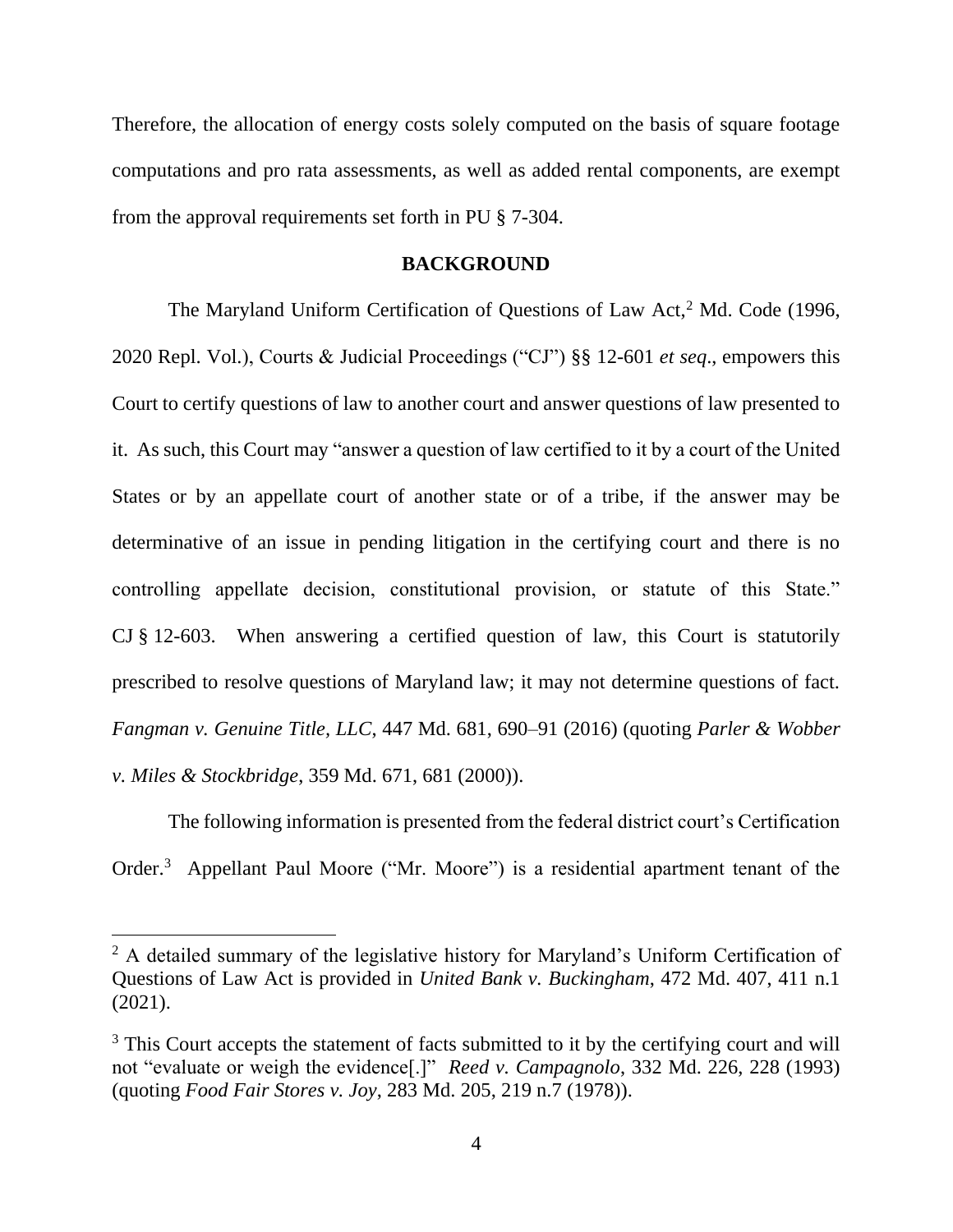Seneca Bay Apartment Homes complex ("Seneca Bay"), built in 1968, and located in Middle River, Maryland. Appellee RealPage Utility Management, Inc. ("RealPage") manages Seneca Bay's allocated utility charges. RealPage allocates the energy charges using equipment and procedures that measure the total energy consumption by a multiple residential unit building, measure the square footage of each individual residential unit, and then assess the charges based upon the square footage computation and pro rata assessment per each individual residential unit. RealPage billed Mr. Moore for "allocated water service," "allocated sewer service," and "gas hot water service."

Mr. Moore filed a putative class action lawsuit against RealPage in the Circuit Court for Montgomery County on February 26, 2020, seeking damages, declaratory and injunctive relief for violations of the Maryland Consumer Debt Collection Act and the Maryland Consumer Protection Act, as well as various common law claims. In his complaint, Mr. Moore alleges that

[ ] RealPage billed . . . for unlawful allocated energy charges. These energy charges were allocated by RealPage for the landlords . . . using procedures and equipment which measured and read the total energy costs consumed by multiple residential units, measured the square footage of each of the residential units, and then assessed charges for energy to the tenants residing in each of the residential units based upon the square footage of the residential units.[4]

[ ] However, the Maryland Public Service Commission has not approved the energy allocation procedures and equipment utilized to allocate the energy charges[.]

<sup>4</sup> The federal district court's Certification Order and the pleadings in this matter do not provide additional details regarding the type of equipment RealPage utilizes at Seneca Bay to allocate energy charges.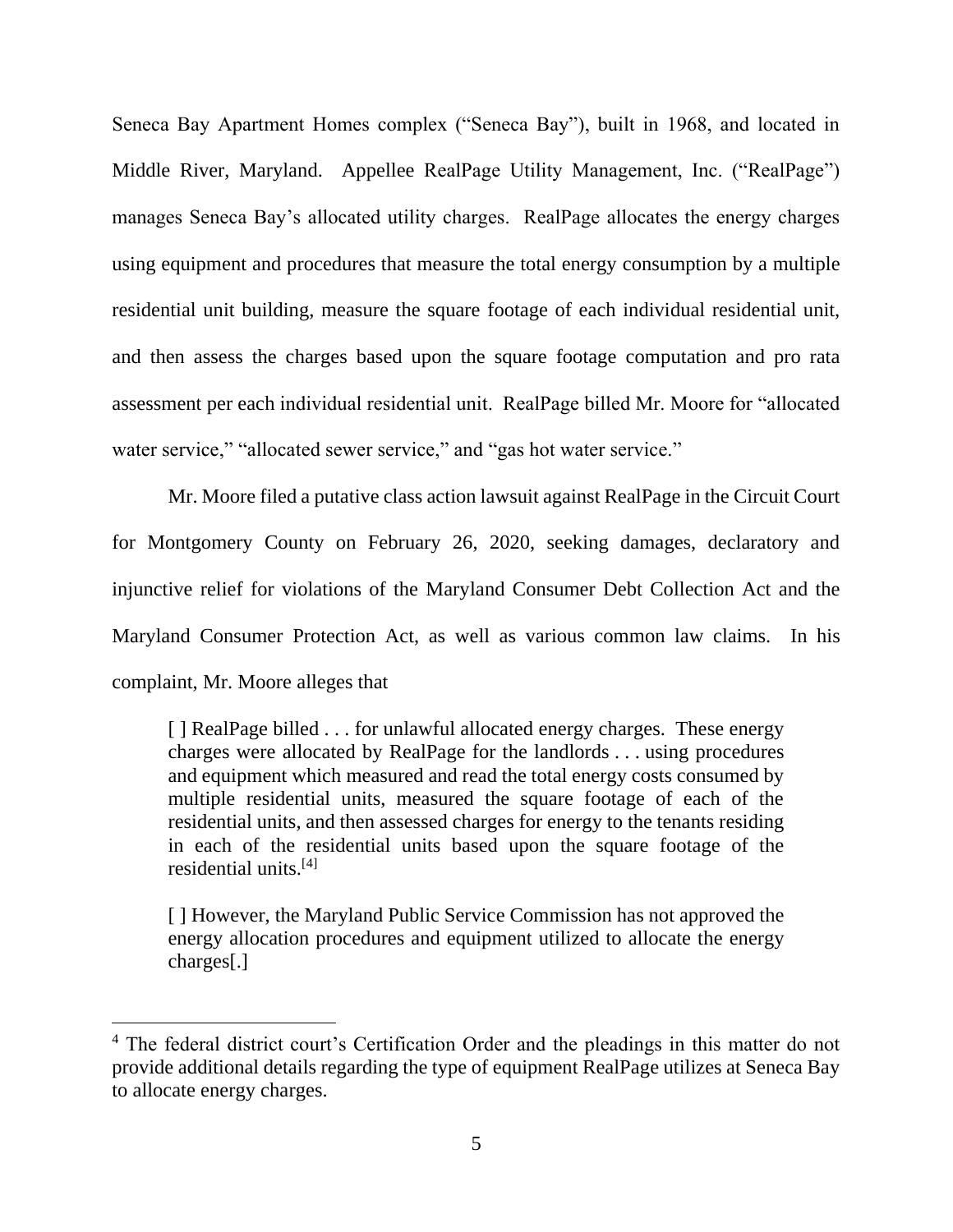[ ] The energy allocation procedures are, therefore, unlawful. *See* Md. Code Ann., Pub. Util § 7-304 . . . .

RealPage removed the case to the federal district court on April 8, 2020. The federal district court subsequently certified the following question of law to this Court to determine the appropriate interpretation of PU § 7-304:

Does Md. Code Ann., Public Util. ("PU") § 7-304 prohibit the use of energy allocation equipment and procedures, which have not been approved by the Public Service Commission, to bill energy charges to tenants of properties built prior to 1978?

For the reasons that follow, we answer the federal district court's certified question of law in the affirmative. PU § 7-304 prohibits the use of energy allocation equipment and procedures that the PSC has not approved to bill energy charges to tenants of properties built prior to 1978. However, the allocation of energy costs solely computed on the basis of square footage computations and pro rata assessments have never been within the jurisdiction of the PSC. Therefore, such allocations are set forth in the requirements of written leases under Md. Code (2014, 2015 Repl. Vol.), Real Property Article ("RP") § 8-208(c)(2) and are not governed by the approval requirements set forth in PU § 7-304. However, the question of whether RealPage's system is an energy allocation system subject to the PSC's purview is not before us, the issue has not been briefed, and given the information provided to this Court by the federal district court, it is unclear what type of equipment RealPage's system utilizes. As such, in this instance, we are unable to determine whether RealPage's system is an energy allocation system subject to the PSC's purview.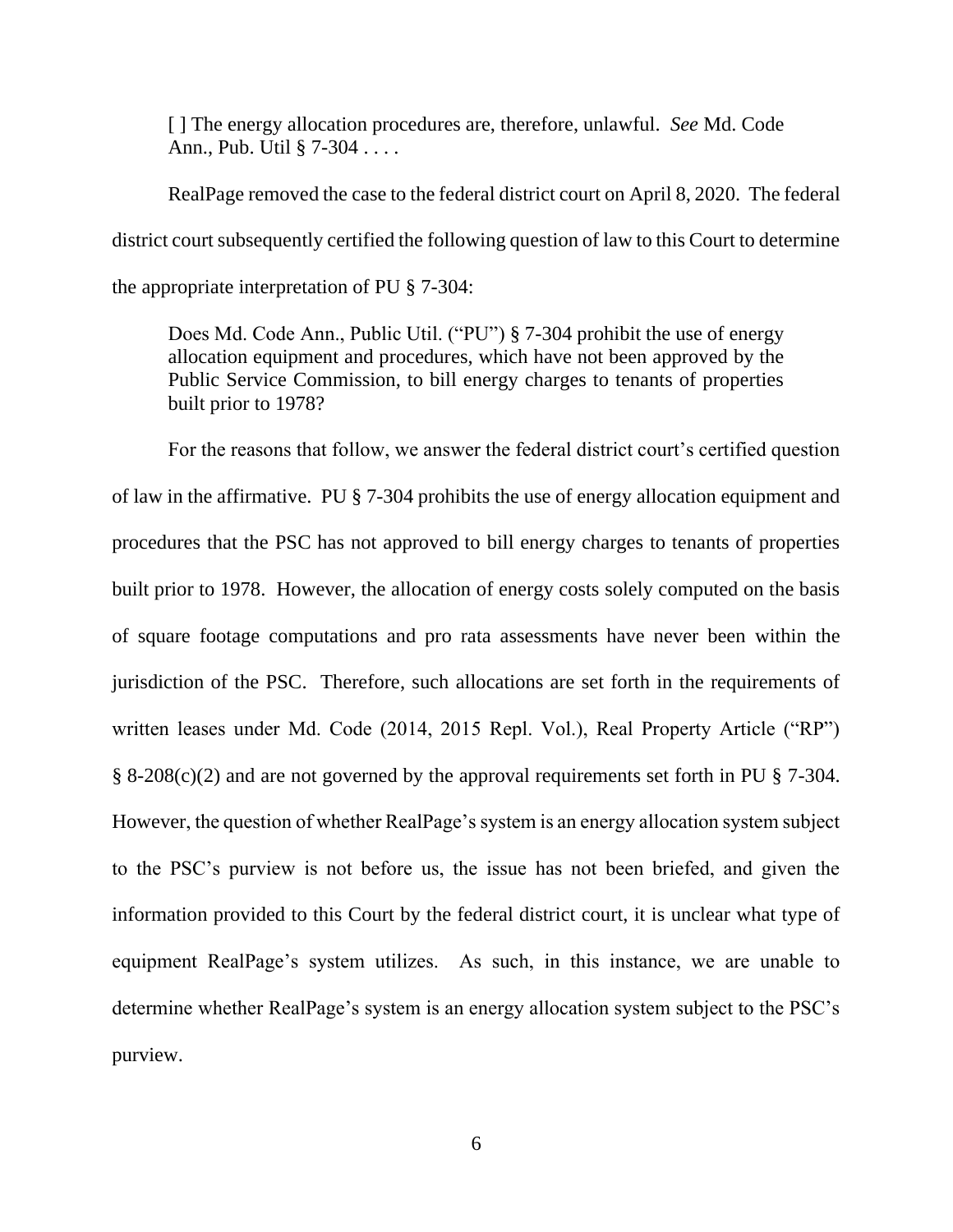#### **DISCUSSION**

#### **A.** *The Parties' Contentions.*

Mr. Moore contends that PU § 7-304 governs the use of an energy allocation system regardless of the date of construction of the building in which that system is used. It is Mr. Moore's position that PU  $\S$  7-304 is unambiguous, and the plain text of the statute does not contain language stating a date-of-construction limitation. Additionally, Mr. Moore asserts that the legislative history of PU § 7-304 demonstrates that the statute was intended to apply to properties constructed prior to 1978. Mr. Moore also emphasizes that the plain text of PU § 7-301 does not contain language expressing a date-of-construction limitation applicable to PU § 7-304. Finally, Mr. Moore maintains that the Court of Special Appeals' holding in *Legg v. Castruccio*—a case relied upon by RealPage—did not analyze or interpret PU § 7-304 or its predecessor, and, therefore, it should not influence this Court's statutory interpretation. 100 Md. App. 748 (1994).

RealPage counters that PU § 7-304 is one part of a comprehensive statutory scheme regarding the PSC's regulation of energy measurement equipment, and, therefore, must be interpreted harmoniously with PU §§ 7-301 *et seq*. RealPage highlights that master-metered buildings constructed prior to 1978 utilize the methods of allocating a resident's utility bill based solely on the square footage of the apartment or as a fixed charge included in the resident's rent. Accordingly, RealPage asserts that the energy allocation systems governed by PU § 7-304 are used alternatively to individually installed meters and do not encompass the methods of allocation solely computed on the basis of square footage computations and pro rata assessments that pre-1978 buildings with master meters utilize.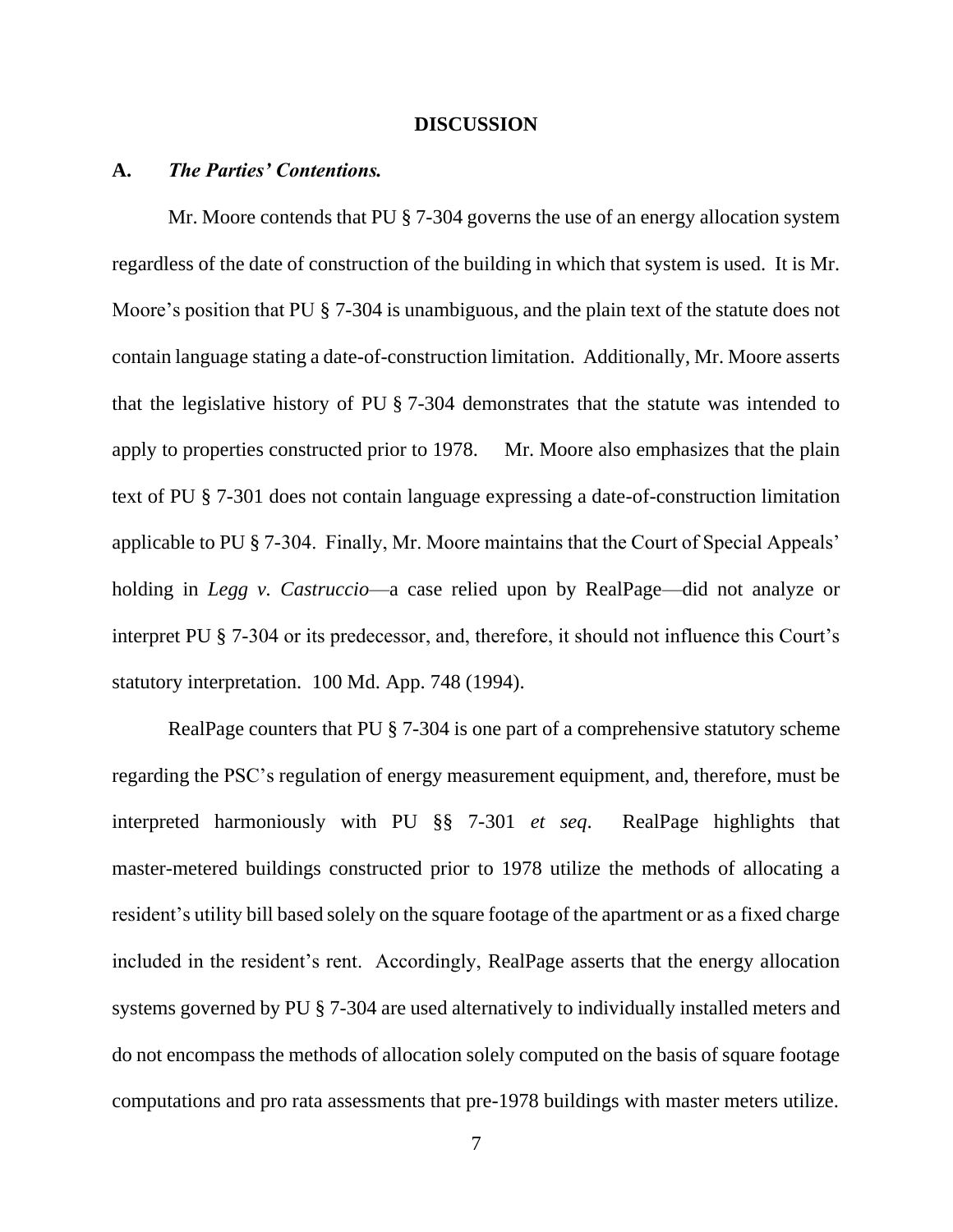In RealPage's view, this statutory scheme demonstrates that PU § 7-304 plainly applies only to apartment buildings constructed after 1978 and thus not to Seneca Bay, which was built in 1968. In support of its position, RealPage relies upon the Court of Special Appeals' holding in *Legg* that, under the predecessor statute to PU § 7-301, buildings constructed prior to 1978 were not subject to the individual meter requirement. 100 Md. App. at 775. As such, RealPage asserts that PU § 7-304 must be construed to contain the same date-of-construction limitation stated in PU § 7-301.

### *B. Plain Language Analysis.*

We begin our analysis with the plain language of PU § 7-304. This Court's "chief" objective is to ascertain the General Assembly's purpose and intent when it enacted the statute." *Berry v. Queen*, 469 Md. 674, 687 (2020) (citing *Neal v. Balt. City Bd. of Sch. Comm'rs*, 467 Md. 399, 415 (2020)). It is well settled that

this Court provides judicial deference to the policy decisions enacted into law by the General Assembly. We assume that the legislature's intent is expressed in the statutory language and thus our statutory interpretation focuses primarily on the language of the statute to determine the purpose and intent of the General Assembly. We begin our analysis by first looking to the normal, plain meaning of the language of the statute, reading the statute as a whole to ensure that no word, clause, sentence or phrase is rendered surplusage, superfluous, meaningless or nugatory.

*Id.* (citing *Brown v. State*, 454 Md. 546, 550–51 (2017)).

We "will give effect to the statute as it is written" so long as "the words of the statute, construed according to their common and everyday meaning, are clear and unambiguous and express a plain meaning[.]" *United Bank v. Buckingham*, 472 Md. 407, 423 (2021) (quoting *Fangman v. Genuine Title, LLC*, 447 Md. 681, 691 (2016)). Further,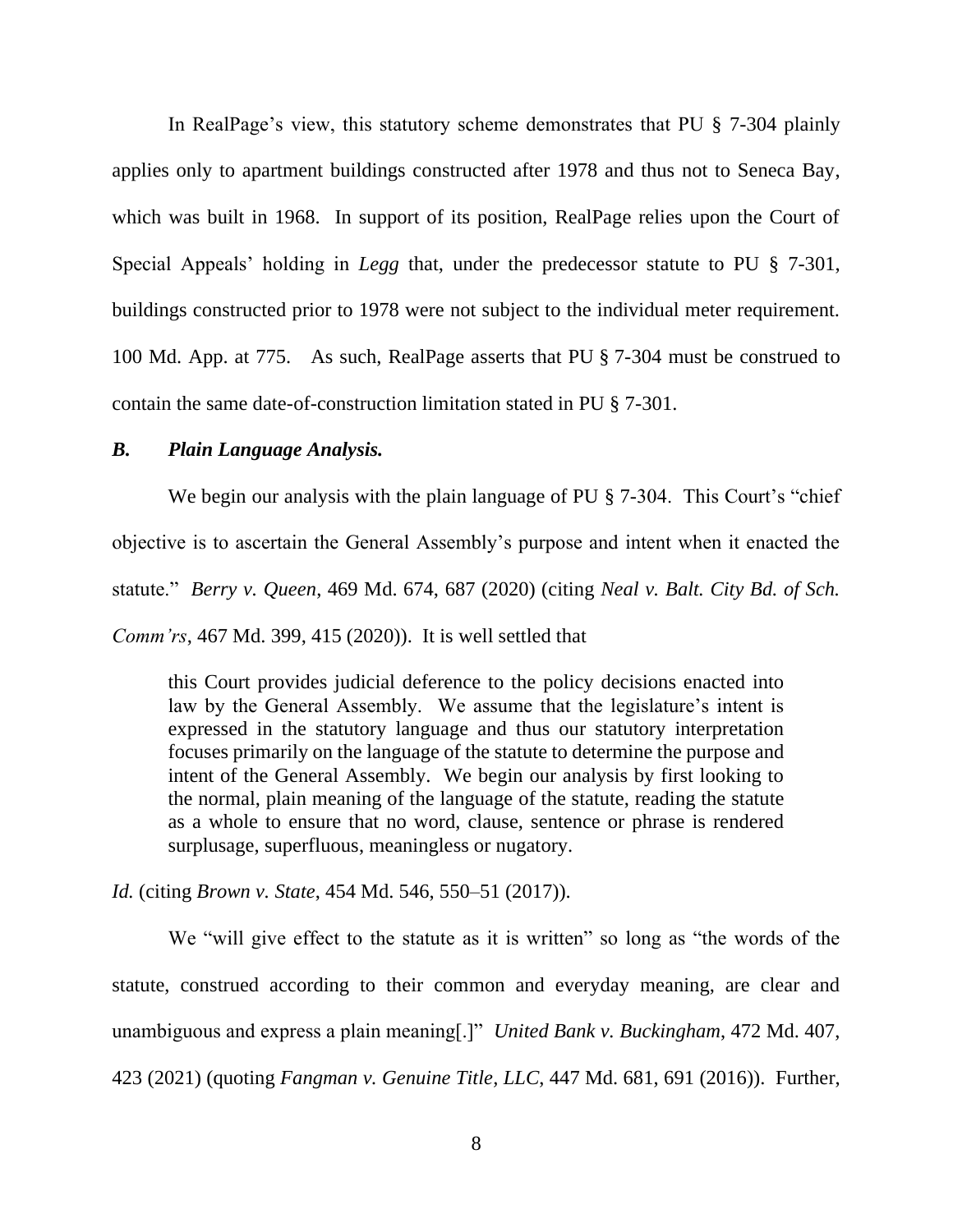"statutory construction is approached from a 'commonsensical' perspective. Thus, we seek

to avoid constructions that are illogical, unreasonable, or inconsistent with common sense."

*Id.* at 423–24 (quoting *Della Ratta v. Dyas*, 414 Md. 556, 567 (2010)).

Applying these principles, we turn to the relevant statutory language, which states:

(1) Approval from the [PSC] is required before energy allocation equipment and procedures may be used by the owner, operator, or manager of an apartment house to determine the amount of gas or electricity used by an individual dwelling unit, if the amount of gas or electricity is determined by means other than by actual measurement of fuel or electric power consumed by the unit.

(2) An energy allocation system may not be used for direct billing of energy costs to the tenant of an individual dwelling unit unless the [PSC] approves the system in accordance with this subsection.

PU  $§ 7-304(b)(1)-(2)$ .

Simply, under PU § 7-304(b), if the amount of gas or electricity is determined by an energy allocation system other than by the actual measurement of fuel or electric power consumed by the individual apartment unit, the system of allocation is subject to the approval of the PSC. The plain language of PU § 7-304 does not contain a date-of-construction limitation.

We also note that "the plain language of the statute must be viewed within the context of the statutory scheme to which it belongs, considering the purpose, aim or policy of the Legislature in enacting the statute." *State v. Johnson*, 415 Md. 413, 421 (2010). The Court presumes "that the Legislature intends its enactments to operate together as a consistent and harmonious body of law," and, therefore, attempts "to reconcile and harmonize the parts of a statute, to the extent possible consistent with the statute's object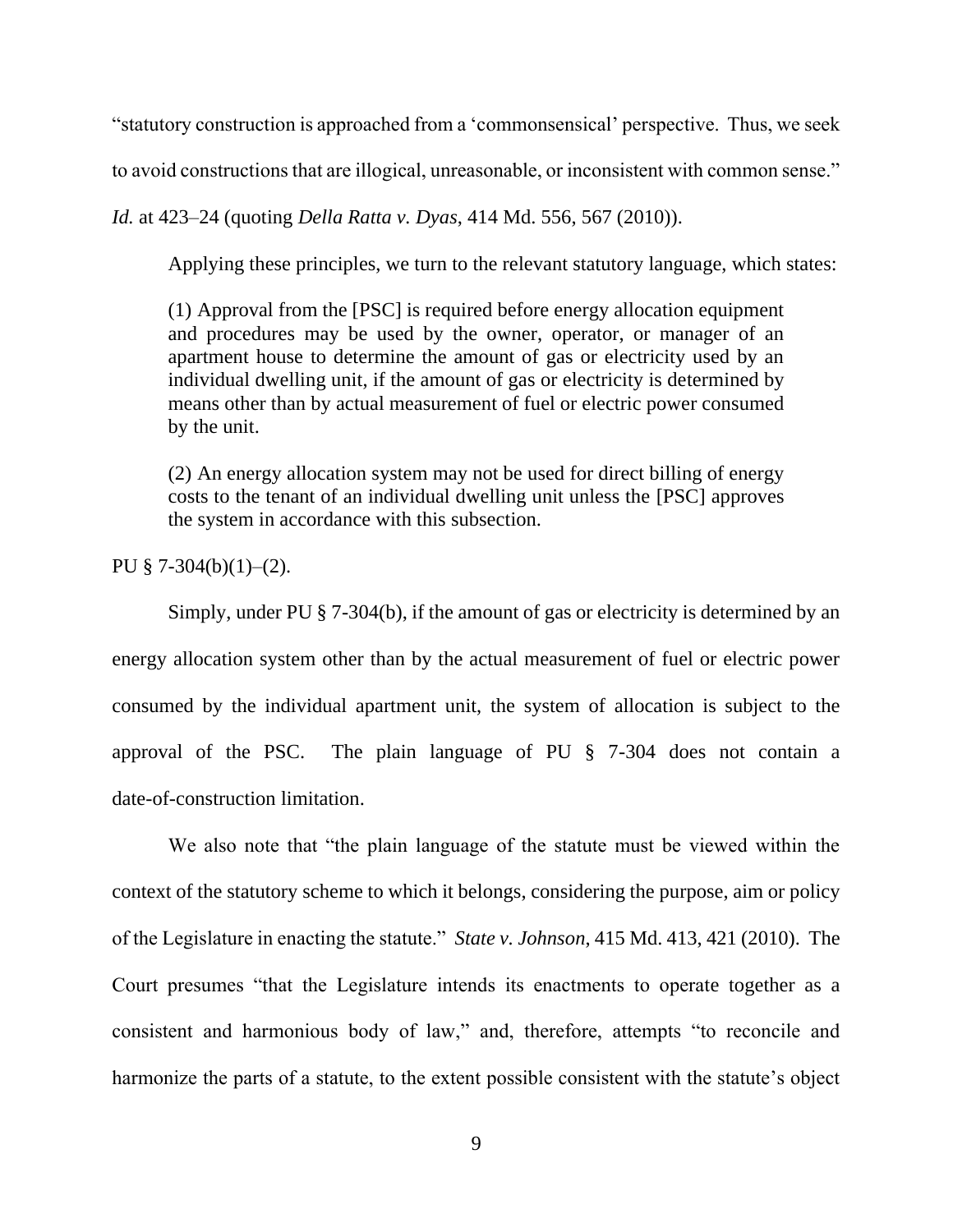and scope." *Id*. at 421–22. As such, "it may be beneficial to analyze the statute's relationship to earlier and subsequent legislation, and other material that fairly bears on the fundamental issue of legislative purpose or goal, which becomes the context within which we read the particular language before us in a given case." *Berry*, 469 Md. at 687 (quoting *Blackstone v. Sharma*, 461 Md. 87, 114 (2018)).

In addition to examining the plain language of PU § 7-304(b), it is crucial to our analysis to review the relevant COMAR provisions regarding the PSC's approval of energy allocation systems. The PSC is authorized to "adopt reasonable regulations as necessary to carry out any law that relates to the [PSC.]" PU § 2-121. Additionally, PU § 7-304 specifically directs the PSC to "adopt regulations that specify the conditions under which the energy allocation equipment and procedures approved by it under subsection (b) of this section may be implemented." PU  $\S$  7-304(c)(1). This Court gives deference to the PSC's interpretation of PU § 7-304 set forth in the related COMAR provisions. *See Opert v. Criminal Injuries Comp. Bd.*, 403 Md. 587, 594 (2008) ("[T]he [C]ourt generally gives considerable weight to the agency's view."); *Montgomery Cty. v. Glenmont Hills*, 402 Md. 250, 271 (2007); *John A. v. Bd. of Educ.*, 400 Md. 363, 382 (2007). The PSC adopted regulations for implementing PU § 7-304 on April 19, 1989, which are codified in Subtitle 26 of Title 20 of COMAR. *See* 16 Md. Reg. 995 (May 5, 1989). Notably, these regulations also do not contain a date-of-construction limitation.

COMAR 20.26.01.02 sets forth the definitions for Subtitle 26. Within this subtitle, an "energy allocation system" is defined as "a method of determining the approximate energy use consumed within a dwelling unit with the use of a measuring device."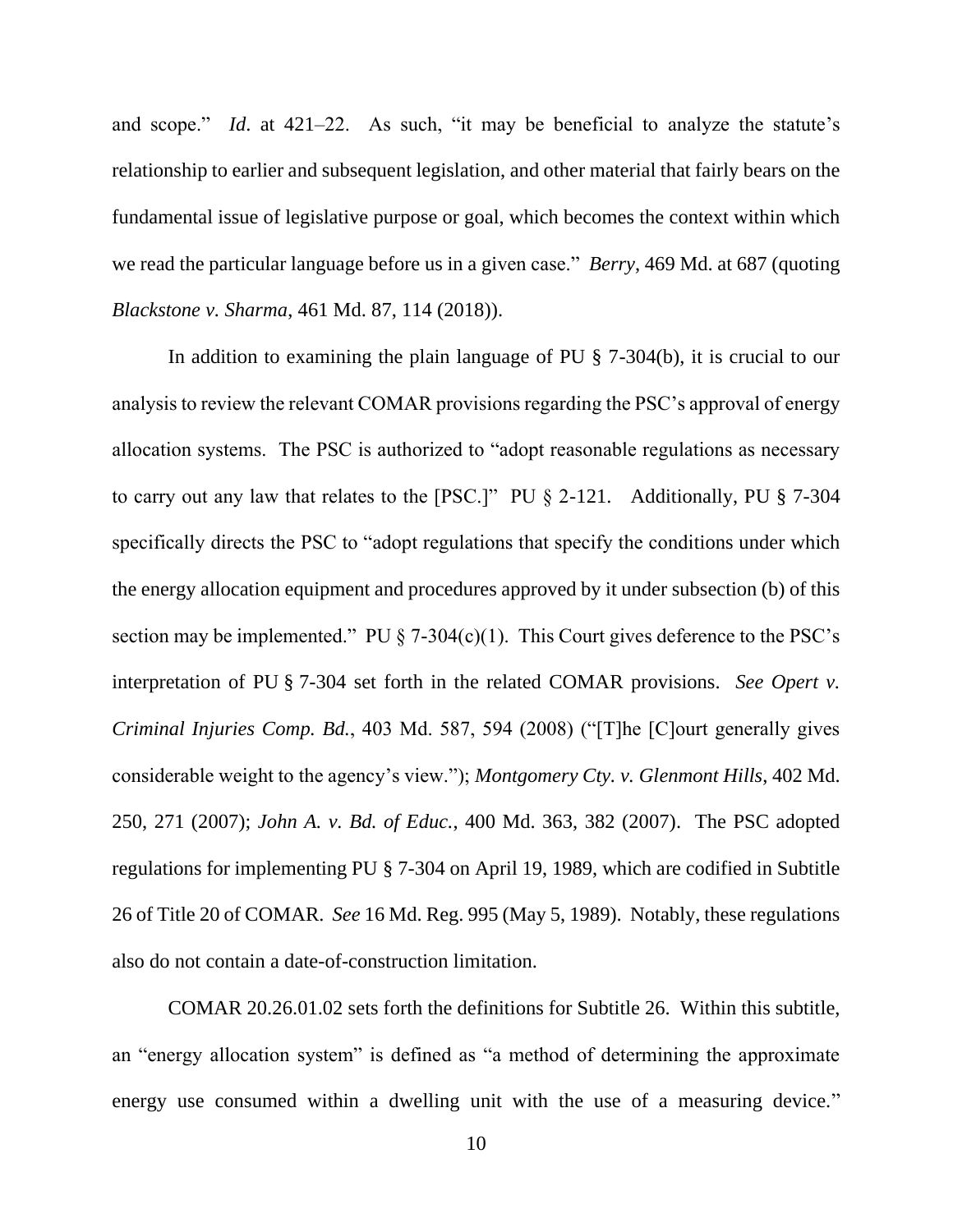COMAR 20.26.01.02(B)(6). This definition of an energy allocation system is markedly similar to the statutory definition set forth in PU § 7-304, which states that an energy allocation system "means a method of determining the approximate energy use within an individual dwelling unit by a measuring device that the [PSC] approves." PU  $\S$  7-304(a)(4). Additionally, "energy allocation equipment" is defined as "a measuring device or other equipment used to determine approximate energy use by a means other than the actual measurement of consumption of gas or electricity." COMAR 20.26.01.02(B)(5). This provision also includes a definition for a "measuring device." A "measuring device" is "a device which measures furnace operating or running time, baseboard pipe temperature or other characteristics used to determine approximate energy use." COMAR 20.26.01.02(B)(9).

The PSC also established regulations regarding substitute billing. *See*  COMAR 20.26.02.04. A property owner utilizing an approved energy allocation system may only engage in substitute billing if the energy allocation system has been tampered with or is out of order. COMAR 20.26.02.04(A). The substitute bill must be "based on consumption for a similar billing period in the affected unit . . . or if not available . . . an average of the bills rendered to all similarly sized units in the apartment house." COMAR 20.26.02.04(C). However, "[i]f none of [this] data is available then the substitute bill shall be based upon a square footage allocation." *Id*.

Reviewing these definitions, it is evident that an energy allocation system and energy allocation equipment revolve around the use of a device that either measures furnace operating or running time or baseboard pipe temperature or other characteristics,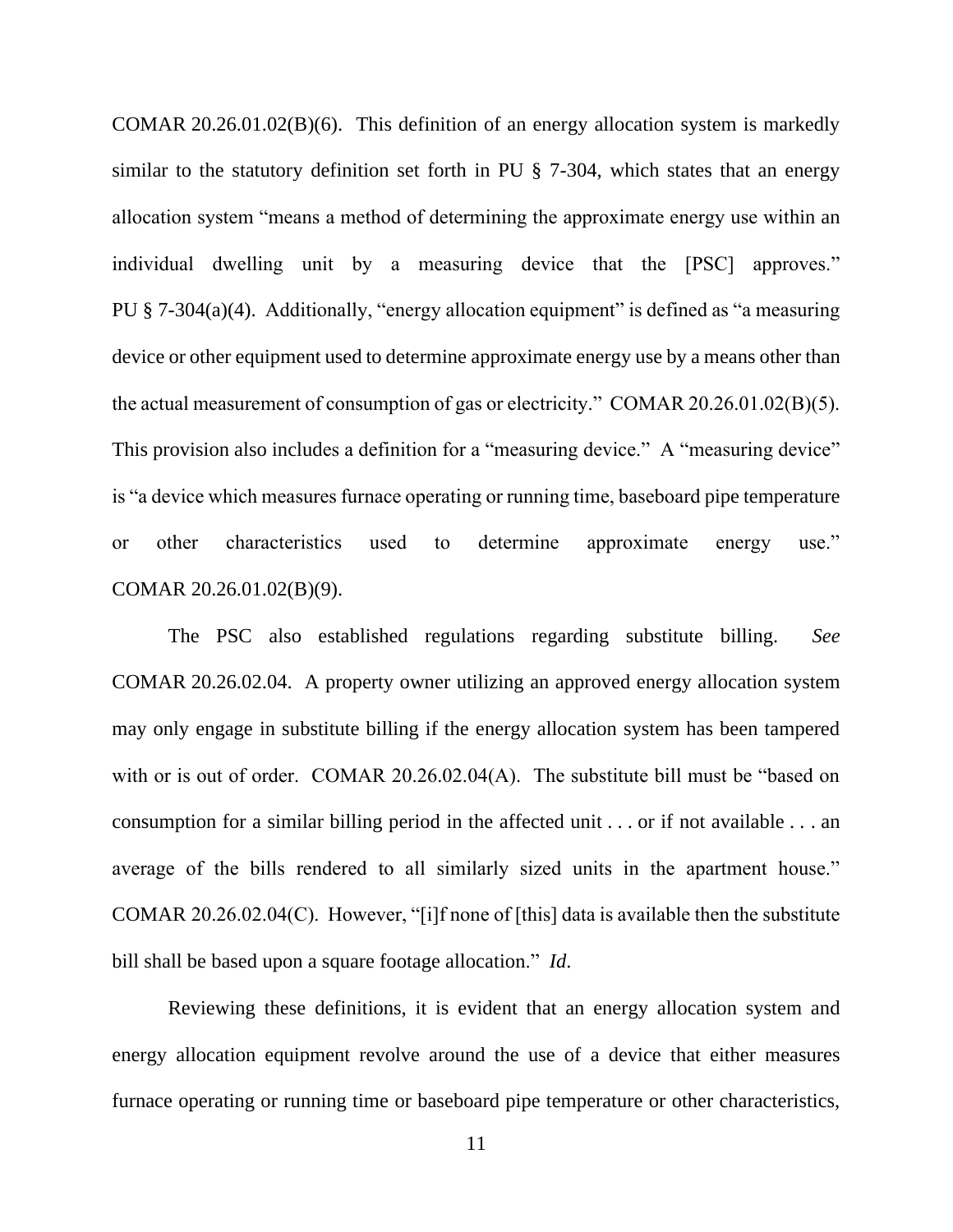to measure the approximate energy use. Further, the PSC makes a distinction between the use of energy allocation systems and calculating a substitute bill on a square footage allocation. However, it is still unclear whether the allocation of energy costs solely computed on the basis of square footage computations and pro rata assessments, as well as added rental components, was intended to be captured within the term "energy allocation system." While the plain language of PU § 7-304 and the related COMAR provisions do not provide a definitive answer to this inquiry, the legislative history demonstrates that these methods of appropriating energy costs were not intended to be under the purview of the PSC.

### **C.** *Legislative History.*

It is "the modern tendency of this Court to continue the analysis of the statute beyond the plain meaning" of the statutory language. *In re: S.K.*, 466 Md. 31, 50 (2019). An examination of the legislative history helps confirm that our plain language interpretation of the statute is consistent with the legislature's intent. *Id*. In doing so, the Court may examine "the context of a statute, the overall statutory scheme, and archival legislative history of relevant enactments." *Id*. (quoting *Brown*, 454 Md. at 551).

The introduction of the novel technology of energy allocation systems in the mid-1980s created a classic confrontation with disgruntled constituents who urged legislative action. Senator Barbara A. Hoffman and Senator Paula Colodny Hollinger sponsored legislation to address the issues presented by these unregulated energy allocation systems in both the 1987 and 1988 Legislative Sessions. Our review of the legislative history will encompass the 1977 legislation requiring individual meters for newly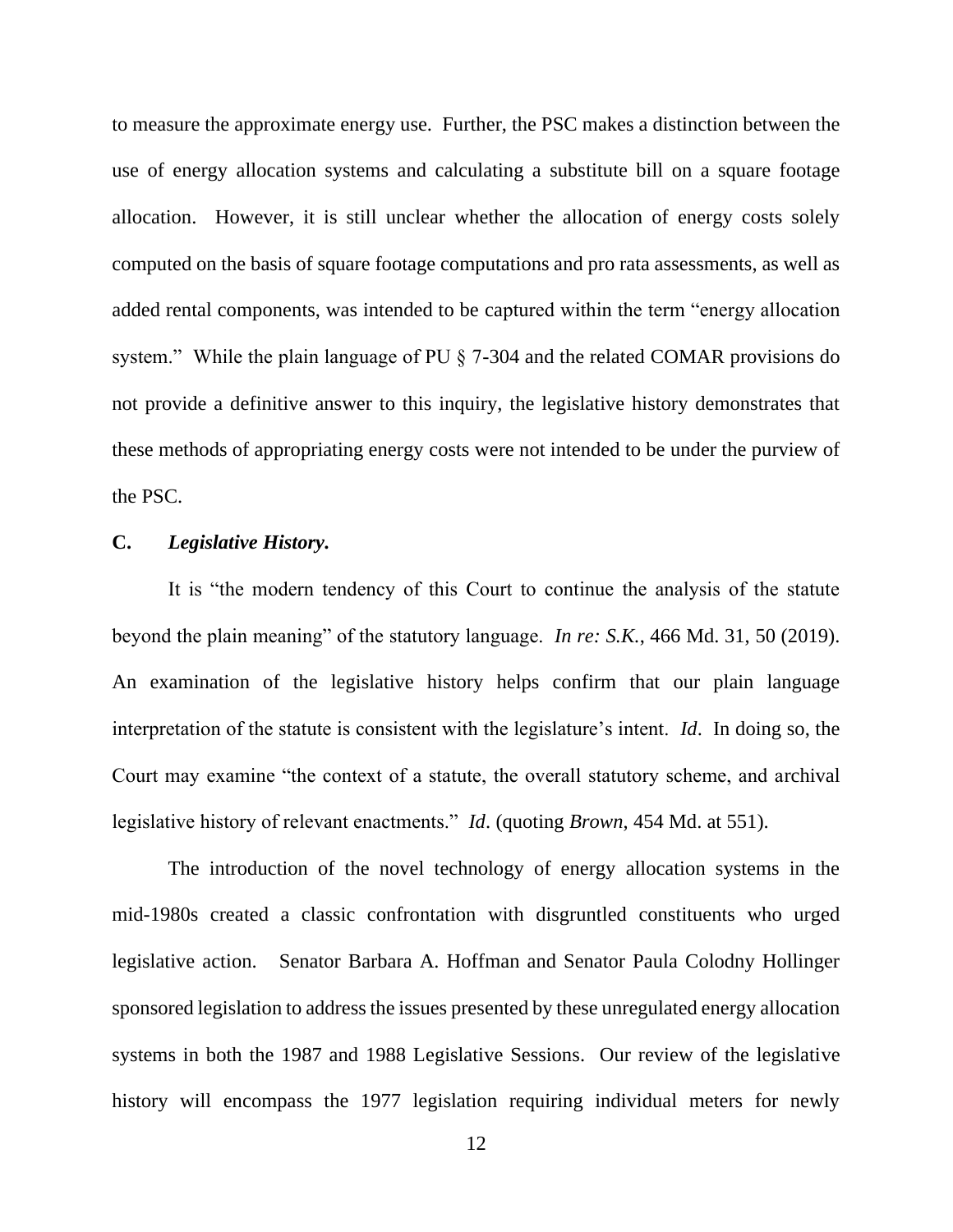constructed residential multiple occupancy buildings, as well as the first attempt to regulate energy allocation systems with proposed legislation under the Real Property Article in the 1987 Legislative Session, and the successful attempt at regulation in the 1988 Legislative Session following the completion of a summer study.

*1. Requiring Individual Meters for Newly Constructed Apartment Buildings: House Bill 1493, 1977 Legislative Session.* 

During the 1977 Legislative Session, Delegate Steven Sklar sponsored House Bill 1493 ("HB 1493"), which proposed an individual meter requirement for newly constructed residential apartment buildings. Proponents of the legislation identified that individual meters provide benefits of energy conservation and energy efficiency during a time when the nation was experiencing an energy crisis.<sup>5</sup> See Letter of John P. Hewitt, Director of the Energy Policy Office, to John S. Arnick, Chairman of the House Environmental Matters Committee in legislative bill file for House Bill 1493 (1977).

In light of the energy conservation goals, the General Assembly enacted Article 78, § 51(b)

<sup>5</sup> Members of the Organization of Arab Petroleum Exporting Countries declared an embargo on oil shipments to the United States and reduced their petroleum production, sparking an energy crisis, as a result of the United States' effort to resupply Israel following the start of the Yom Kippur War in October 1973. The effects of this energy crisis were felt throughout the nation, including in Maryland. Sharp increases in fuel costs and a surge in the nation's inflation rate began in late-1973. *See* Art Pine, *Energy Crisis Fuel Prices Surge*, Balt. Sun, Dec. 7, 1973, at A1. By the beginning of 1974, the energy crisis and fuel shortages were the top concern of the American people. *See* George Gallup, *Energy Crisis is No. 1 Concern*, Balt. Sun, Jan. 31, 1974, at A8. President James Earl Carter, Jr., encouraged the nation to engage in energy conservation efforts as way to navigate through the energy crisis. *See* Peter Behr, *Carter Says Nation Must Shift to Coal in Citing 'Brutal Facts' of Energy Crisis*, Balt. Sun, March 18, 1977, at A1.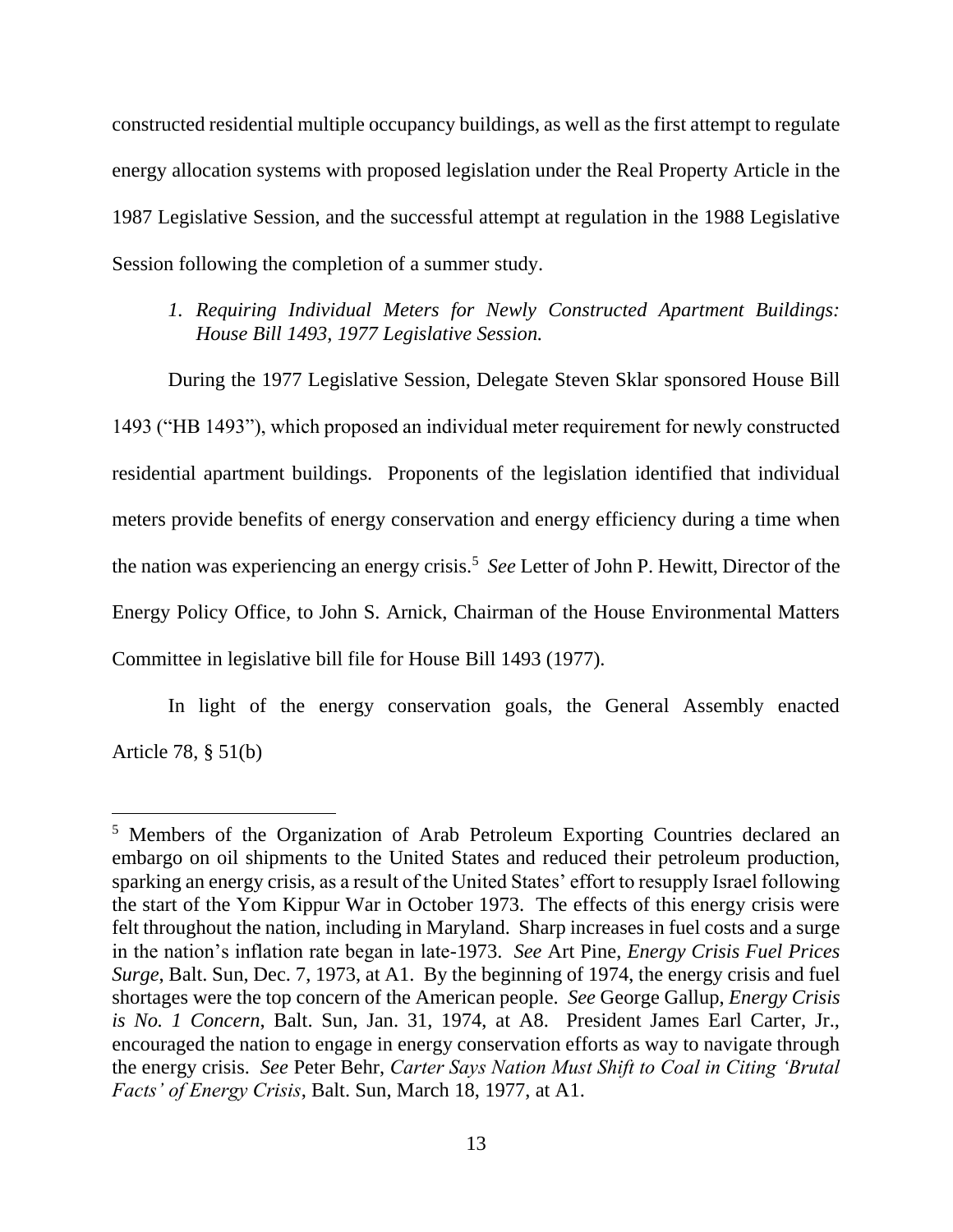[for] the purpose of prohibiting the Public Service Commission from authorizing a gas company, an electric company, or a gas and electric company to service any new residential multiple occupancy building on which construction begins after a certain date unless that building has an individual meter for each occupancy unit that is individually leased or owned[.]

1977 Md. Laws, ch. 561. In pertinent part for the effective date, Article 78, § 51(b)

provided as follows:

The Public Service Commission may not authorize a gas company; an electric company, or a gas and electric company to service any new residential multiple occupancy building on which construction begins after July 1, 1978 unless that building has an individual meter for each occupancy unit that is individually leased or owned.

Thus, Article 78, § 51(b) specified a clear demarcation line that any residential multiple occupancy building constructed after July 1, 1978, must have an individual meter for each occupancy unit to determine a tenant's utility charges. Accordingly, this statute required the installation of individual meters for buildings constructed after July 1, 1978. Residential multiple occupancy buildings constructed before July 1, 1978 were not affected by this legislation.

The Court of Special Appeals further clarified this demarcation line when it interpreted Article 78, § 51(b) in a dispute between a landlord and a tenant regarding the installation of separate meters for individual apartments. *Legg*, 100 Md. App. at 773–75. Deborah Legg resided as a tenant on the ground floor of a two-story house owned by Sadie and Peter Castruccio ("Castruccios"). *Id*. at 754. Ms. Legg moved into the house while the second floor remained unoccupied and reached an agreement with the Castruccios that the utility account for the house—which had only one meter—would be in Ms. Legg's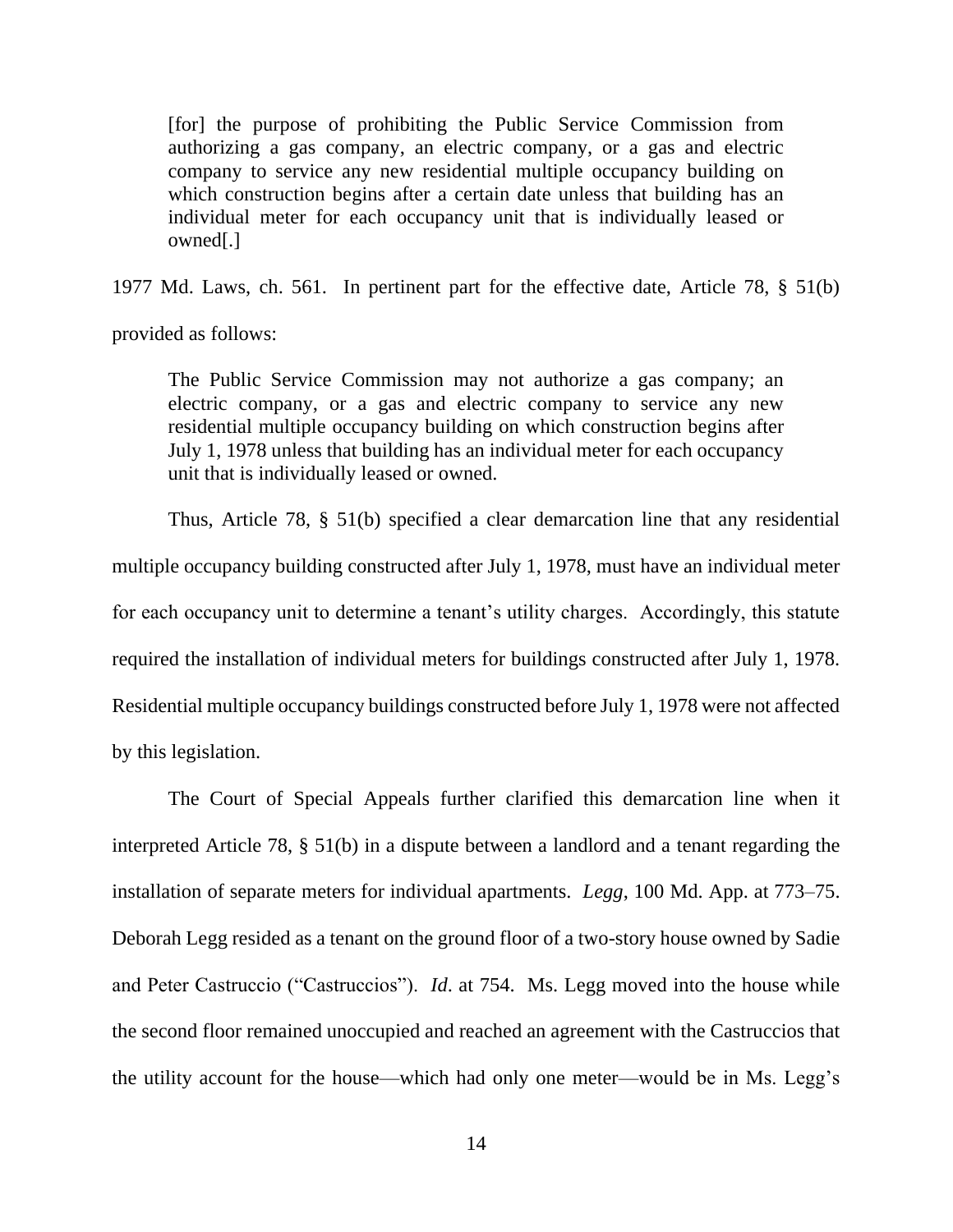name. *Id*. Eventually tenants moved into the second story of the house and reached a verbal agreement with Ms. Legg that the upstairs tenants would pay one-half of the utility bill. *Id*.

The upstairs tenants subsequently ceased paying their agreed share of the bill and Ms. Legg requested that the Castruccios install separate meters for the two apartments. *Id*. at 755–56. The Castruccios did not install a second meter for the upstairs apartment, and the upstairs tenants eventually moved out without paying their share of the outstanding utility bills. *Id*. at 756. The Castruccios also refused to pay any portion of the utility bills and sought to repossess the property from Ms. Legg. *Id*.

Ms. Legg filed a counterclaim alleging that the Castruccios "engaged in unfair or deceptive trade practices in the rental and offer of rental of consumer realty[.]" *Id*. at 752. In support of this claim, Ms. Legg argued that "the Castruccios violated a Maryland Public Policy 'that all residents should have access to utility services and that the only condition that can be imposed upon the service is that a person must pay her [or his] own bill.'" *Id*. at 773.

While Ms. Legg did not rely upon Article 78, § 51(b) in her contention, the intermediate appellate court raised the statute in its analysis as "an important Code section" that addresses "the regulation of gas and electric service companies by the [PSC]." *Id*. at 773–74. In emphasizing that Article 78, § 51 "is not limited to an 'apartment house'" the Court of Special Appeals expressed that "Section 51(b) . . . does not, however, apply to buildings constructed before 1978, presumably because the General Assembly did not want to place the burden of retroactive application on landlords and owners." *Id*. at 775.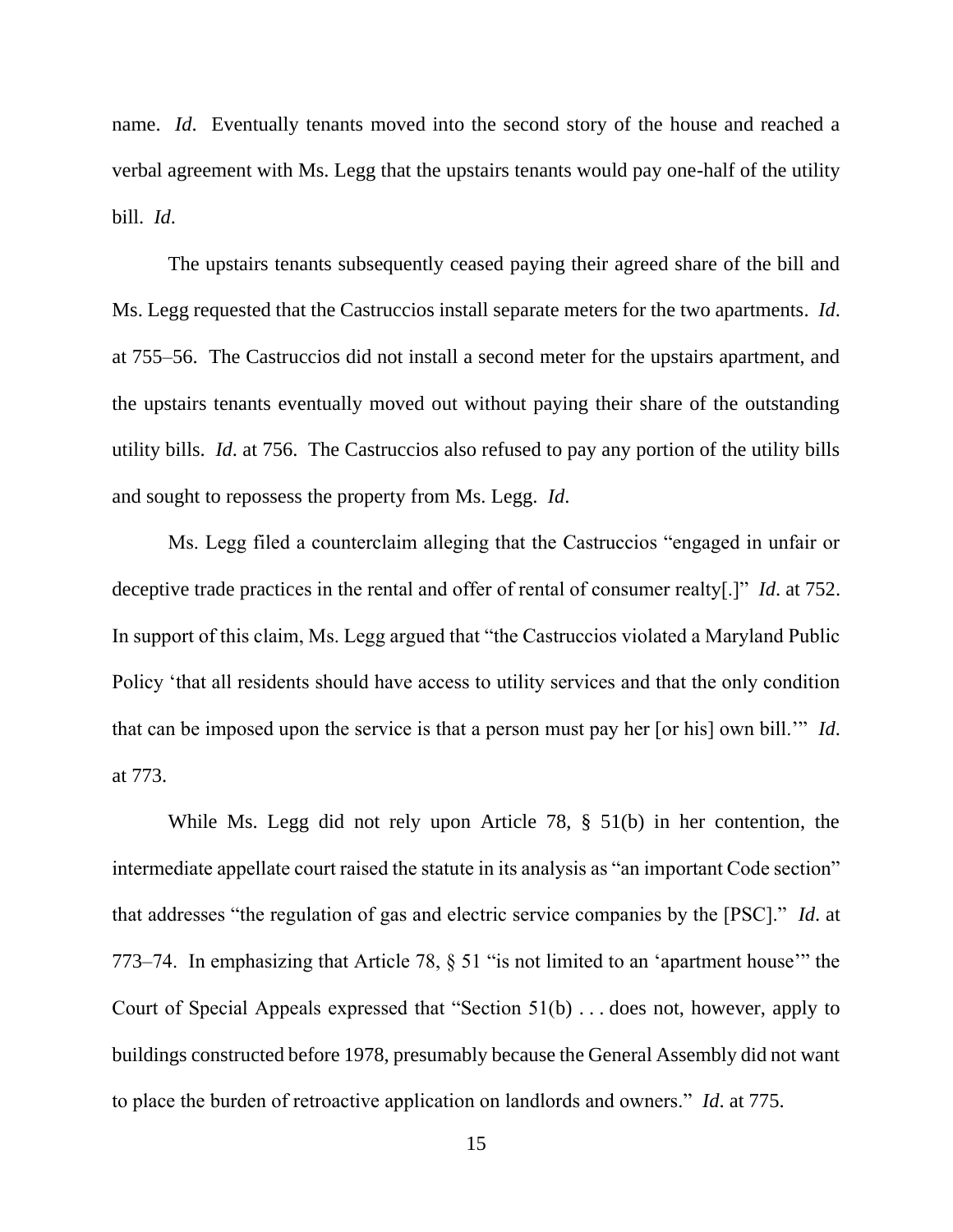The intermediate appellate court's analysis emphasizes that the General Assembly was cautious in not encumbering landlords and property owners with the task of retrofitting all residential multiple occupancy buildings with individual meters. Instead, the legislature provided a clear delineation for residential multiple occupancy buildings constructed after a specific date, July 1, 1978, and the requirement to use individual metering or submetering.

Following Maryland's code revision,<sup>6</sup> PU  $\S$  7-301 set forth the requirements for the use of individual meters that were previously stated in Article 78, § 51. 1998 Md. Laws, ch. 8. In pertinent part, PU § 7-301(c) provides:

(1) This subsection applies to:

(i) a new residential multiple occupancy building;

(ii) a new shopping center; or

(iii) a new housing unit that is constructed, managed, operated, developed, or subsidized by a local housing authority established under Division II of the Housing and Community Development Article.

(2) The service restrictions imposed under this subsection do not apply to central hot water.

<sup>&</sup>lt;sup>6</sup> "As we have noted in the past, code revision is a periodic process by which statutory law is re-organized and restated with the goal of making it more accessible and understandable to those who must abide by it." *United Bank*, 472 Md. at 427 n.6 (quoting *Nationwide Mut. Ins. Co. v. Shilling*, 468 Md. 239, 251 n.9 (2020)). "Maryland Code Revision began in 1970 as a long-term project to create a modern comprehensive code when Governor Marvin Mandel appointed the Commission to Revise the Annotated Code. This formal revision of the statutory law for the General Assembly was coordinated by the Department of Legislative Services. Code Revision was completed in 2016 with the enactment by the General Assembly of the Alcoholic Beverages Article." *Id*. (quoting *Nationwide Mut. Ins. Co.*, 468 Md. at 251 n.9).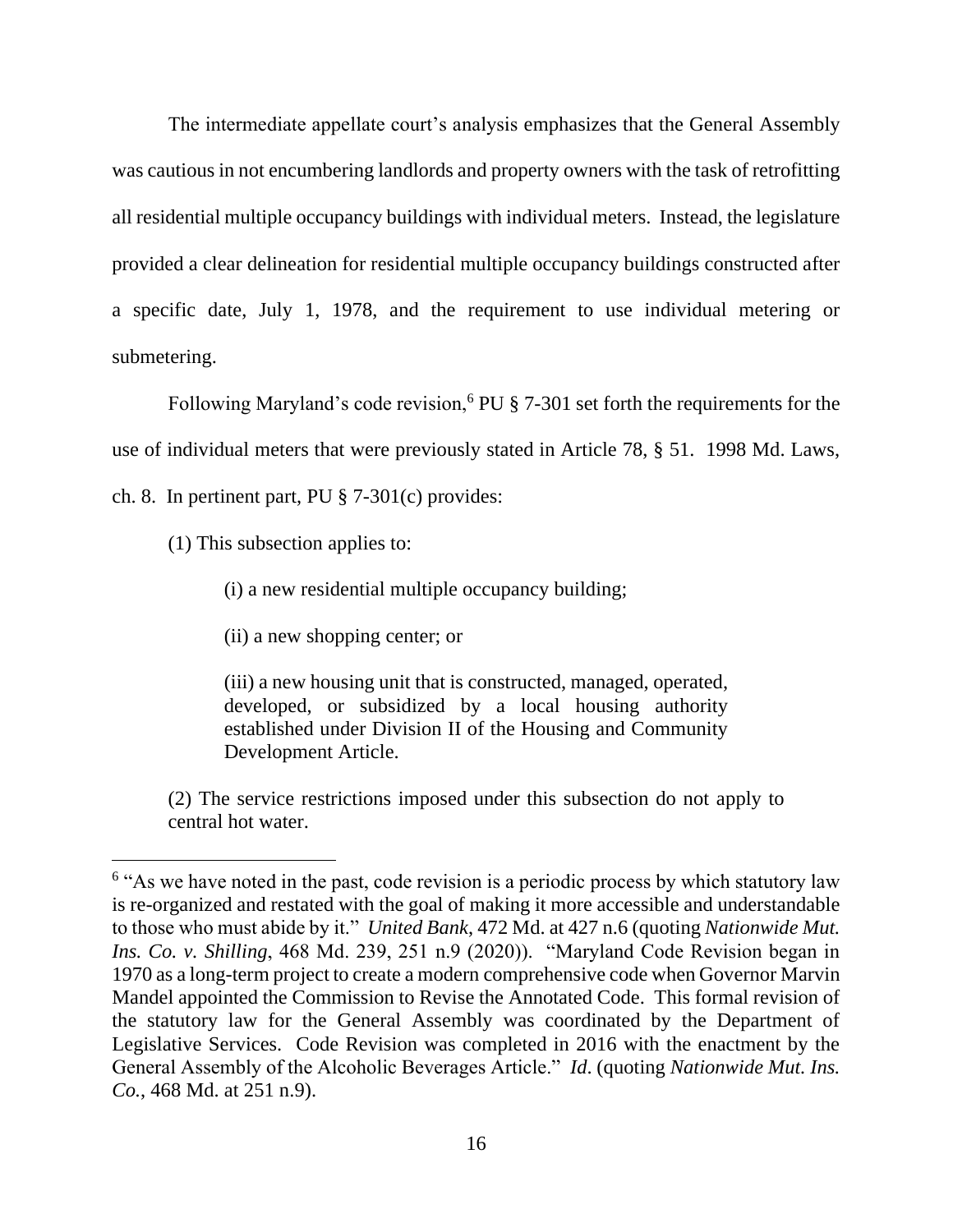(3) The [PSC] may not authorize a gas company or electric company to service an occupancy unit or shopping center unit subject to this subsection unless the building or shopping center has individual metered service or submetering as provided under § 7-303 or § 7-304 of this subtitle for each individually leased or owned occupancy unit or shopping center unit.

(4) In accordance with its regulations, the [PSC] may authorize a gas company or electric company to provide service for central heating or cooling systems, or a combination of those systems, to an occupancy unit or shopping center unit subject to this subsection if the [PSC] is satisfied that the service will result in a substantial net saving of energy over the energy saving that would result from individual metering or submetering as provided under § 7-303 or § 7-304 of this subtitle.

PU  $$7-301(c)(1)-(4).7$ 

The Revisor's Note<sup>8</sup> to PU  $\S$  7-301 states that "[t]his section is new language derived

without substantive change from former Art [icle] 78, § 51(b)," and that "the former

We understand that code revision takes place "for the purpose of clarity only and not substantive change, unless the language of the recodified statute unmistakably indicates the intention of the Legislature to modify the law." *DeBusk v. Johns Hopkins Hosp.*, 342 Md. 432, 444 (1996). The Revisor's Note to PU § 7-301 clearly states that the "section is new language derived without substantive change from former Art [icle] 78,  $\S$  51(b)[.]" Therefore, the cross-reference to PU § 7-304 does not alter the substantive meaning of the statute.

Further, PU § 7-301(c) notably refers to "individual metered service or submetering as provided under § 7-303 or § 7-304." PU § 7-303 sets forth the requirements for submetering. However, PU § 7-304 does not relate to either individual metering or submetering. Accordingly, the cross-reference appears inapposite and accidental.

<sup>8</sup> A Revisor's Note is an "extrinsic aid intended to help the reader use and interpret a revised statute." Kathleen M. Boucher, et al., Department of Legislative Services Revisor's

<sup>&</sup>lt;sup>7</sup> RealPage additionally argues that the cross-references contained within PU  $\S$  7-301(c) to PU § 7-304 indicate that the date-of-construction limitation from PU § 7-301 should be read into PU § 7-304. However, this cross-reference did not appear until the recodification of PU § 7-301. Prior to code revision, the only cross-reference in Article 78, § 51(b) was to Article 78, § 54G, the predecessor to PU § 7-303, even though the predecessor to PU § 7-304, Article 78, § 54H, already existed.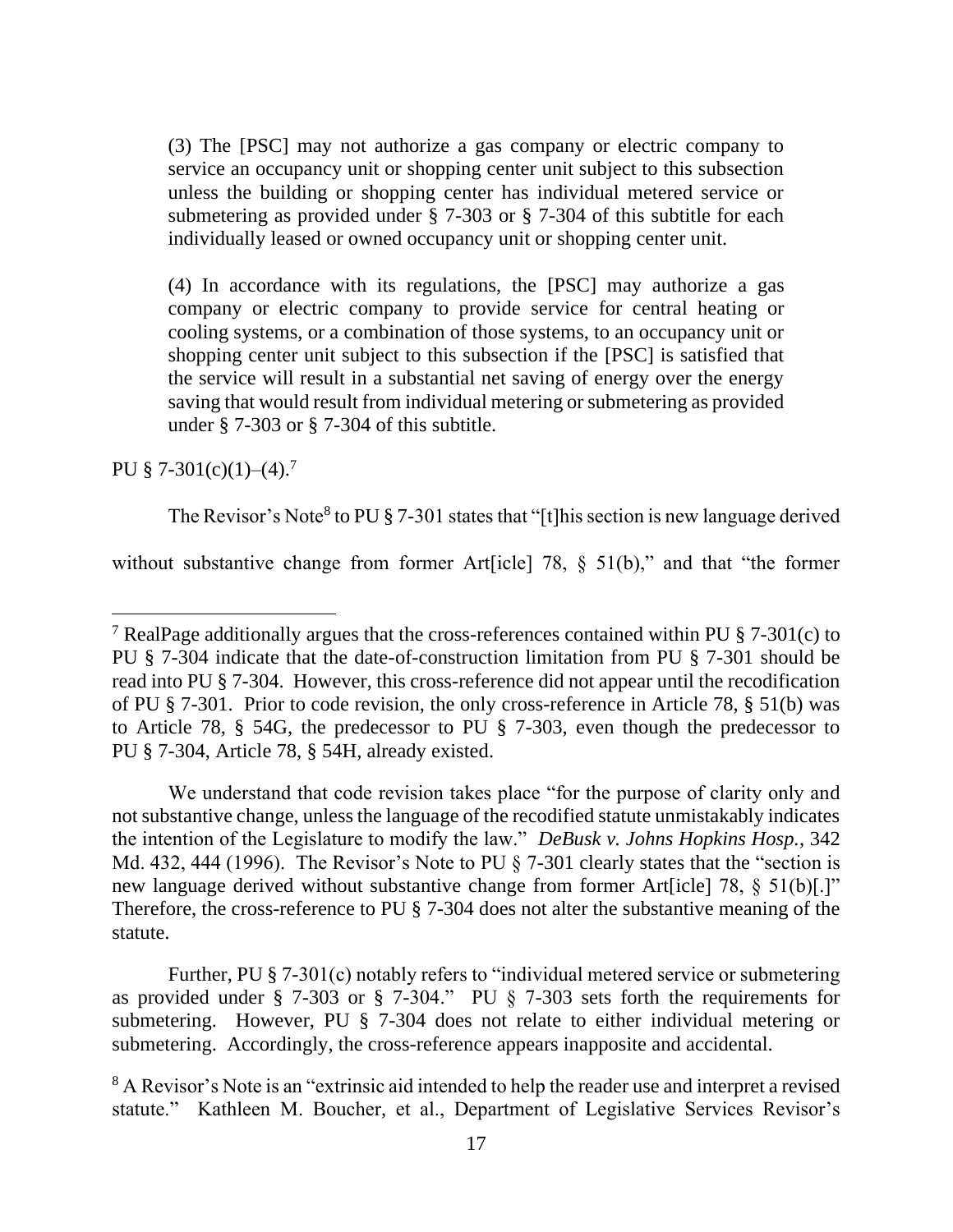references to construction 'after July 1, 1978' and 'after July 1, 1985' are deleted as obsolete." Therefore, this recodification does not alter the original legislative intent of the predecessor statute enacted in 1977. While PU § 7-301(c) limits the applicability of the subsection to "new residential multiple occupancy building[s]," "new shopping center[s]," and "new housing unit[s,]" the line of demarcation regarding the use of individual meters in residential multiple occupancy buildings remains. In other words, the removal of the date of July 1, 1978, during code revision does not change the original legislative intent of this statute not to require retrofitting of master meters that existed in pre-1978 buildings.

*2. Novel Technology for Computing Energy Allocation Charges in Mid-1980s and the Public Service Commission's Response to the New Energy Allocation Technology.*

New systems of calculating a charge to tenants for monthly gas and electricity bills were introduced during the mid-1980s throughout the state. Constituent complaints were made to Senator Hoffman and Senator Hollinger about the Compugas System ("Compugas") that was installed in seven apartment complexes throughout Baltimore City and Baltimore County, impacting approximately 2,500 tenants. In addition to Compugas, similar systems were implemented in apartment buildings in other counties across the state,

Manual 19 (5th ed. 2000). While "Revisor's Notes are not part of the law," the notes "serve an important function in preserving the intent and substance of the current law." *Id*. This Court has consistently reiterated the importance of reviewing the Revisor's Notes "in ascertaining legislative intent." *Id*. (citing *Off. & Pro. Emps. Int'l Union v. Mass Transit Admin.*, 295 Md. 88, 101 (1982)).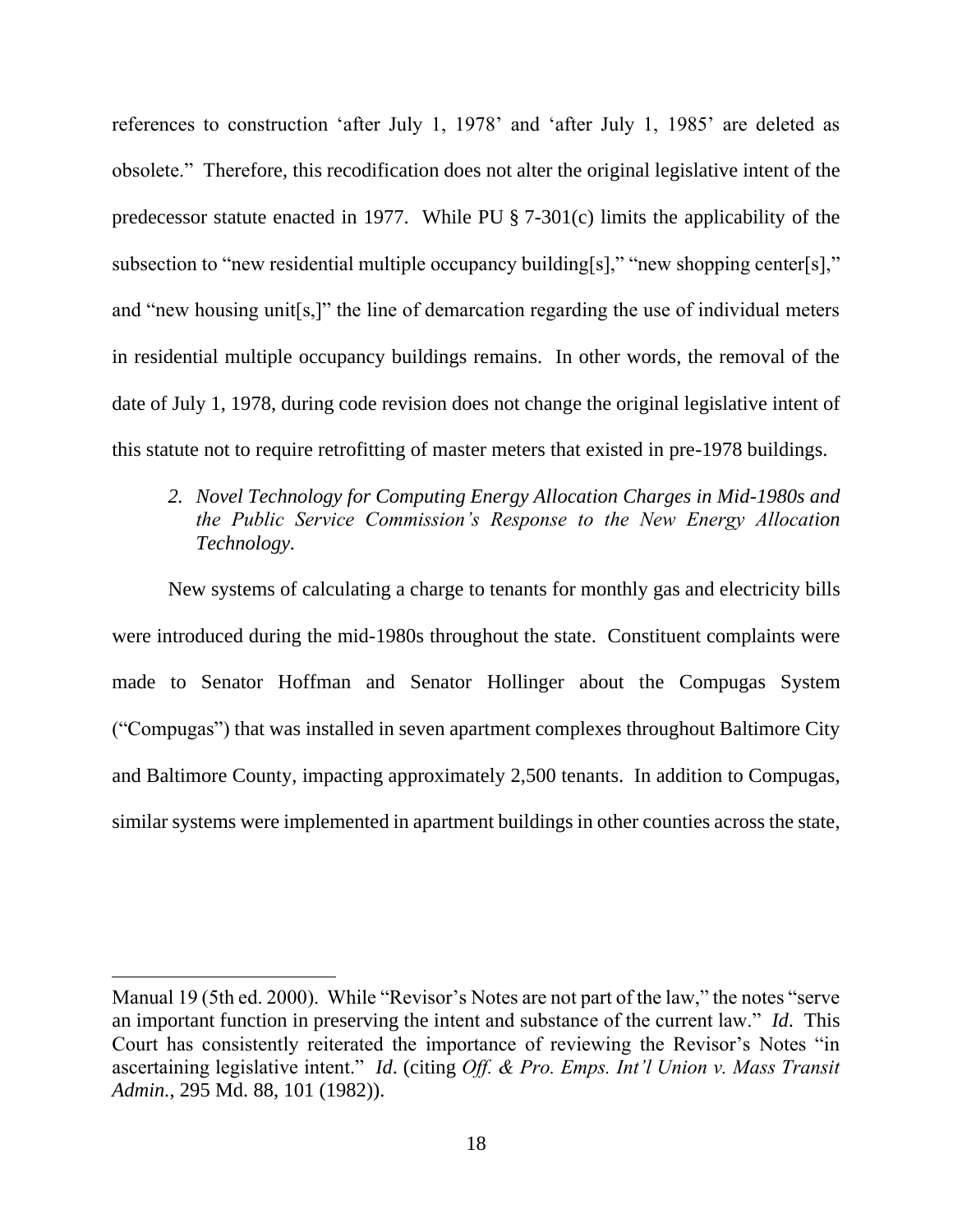such as FareShare<sup>9</sup> and AccuMeter.<sup>10</sup> Senator Hoffman contacted state agencies regarding this novel technology in response to the constituent complaints that she began to receive in 1985. *See* Senate Bill 899 (1987); partial transcript of hearing before House Committee on Economic Matters (Apr. 2, 1987) in legislative bill file for Senate Bill 899 (1987).

Many of the concerns received were from elderly tenants living on a fixed income and accustomed to their rental charge for the month including the cost of their utilities, both gas and electric, as an added rental component. *Id*. The constituents' complaints expressed concerns regarding the accuracy of their gas and electricity bills because there was no meter that could be checked, and questioned whether a system like Compugas constituted a fair and accurate measurement of their actual energy use. *Id*. As a result of Senator Hoffman's contacts, a dispute arose between the PSC and the Weights and Measures Bureau of the Department of Agriculture as to which agency had the authority to regulate this novel technology. Shirley L. Bigley, assistant general counsel for the PSC, stated to the Baltimore Sun that "the PSC recommends that regulation of the gas-allocation devices be left up to the Weights and Measures Bureau of the Department of Agriculture

<sup>&</sup>lt;sup>9</sup> FareShare was used "to measure and allocate energy usage in apartment buildings, office buildings, commercial complexes and condominiums." *See* Michigan Public Service Commission, *In re Energy Metering Control Corp.*, Case No. U-8122, at 3 (Apr. 8, 1986). In 1986, FareShare was employed by landlords in sixteen states to "apportion[] actual energy consumption for heating domestic hot water and for heating and cooling in hydronic, fan coil, steam and gas forced air systems." *Id.*

<sup>10</sup> *See* Letter of Barbara L. Ruland, Baltimore Neighborhoods, Inc. Field Staff, to the Members of the Senate Finance Committee in legislative bill file for Senate Bill 378 (1988).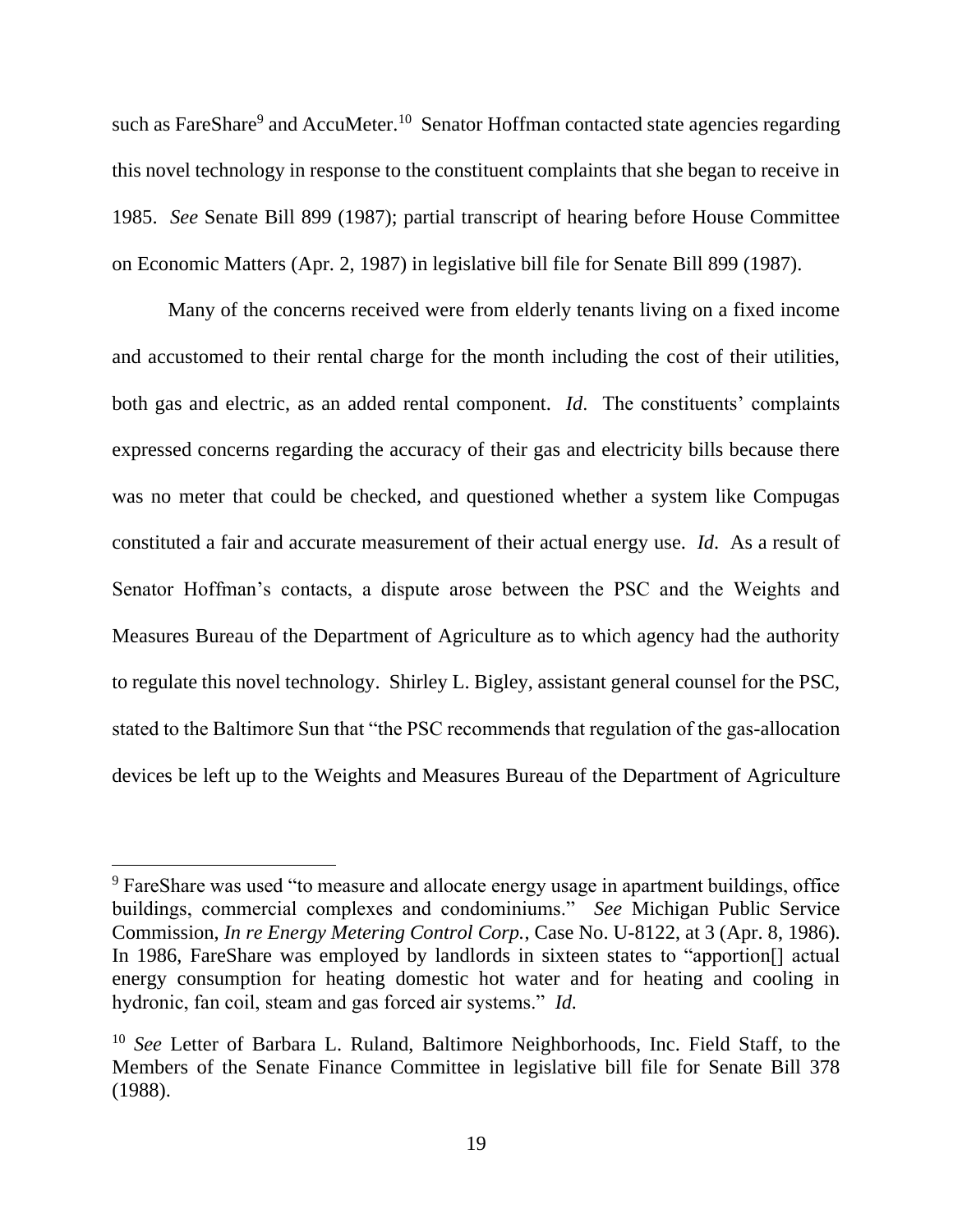and that other disputes be mediated through the landlord-tenant laws." Phillip Davis, *New System of Billing for Heat Irks Tenants*, Balt. Sun, Mar. 18, 1987 at 3B.

In response to a letter from the Department of Agriculture, the PSC argued that it only had jurisdiction over systems and equipment measuring the actual consumption of gas and electricity.<sup>11</sup> In a December 30, 1986 letter ("1986 PSC Letter") Frank Heintz, Chairman of the PSC, to the Honorable Wayne A. Cawley, Jr., Secretary of the Department of Agriculture, explained why the PSC believed it did not have regulatory responsibility over Compugas and systems like it. *See* Letter from Frank Heintz, Public Service Commission Chairman, to the Honorable Wayne A. Cawley, Jr., Department of Agriculture Secretary in legislative bill file for Senate Bill 899 (1987). The 1986 PSC Letter cited Compugas, sold by GRH Electronics of Omaha, Nebraska, and attached this description:

Compugas is a self-contained microcomputer designed expressly for natural gas allocation in master-metered apartment buildings. It is intended for use in new or existing properties where the installation of individual gas meters is either economically or physically impractical.

In order to collect usage data, Compugas is wired to each furnace in an apartment complex and keeps track, on a month-to-month basis, of how many minutes each apartment furnace runs. At the end of each month, this "runtime" information is transferred, via solid-state recording "module", to a central computer facility.

Based on the size of the furnace and the runtime, each apartment's "heat bill" is computed. Then all the "heat bills" for a building are totaled, and the sum is subtracted from the amount of the total utility company bill for that building. This difference is the "common usage." The "common usage" is

 $11$  The letter from the Department of Agriculture to the PSC is not part of the legislative record, but the PSC's responsive letter is.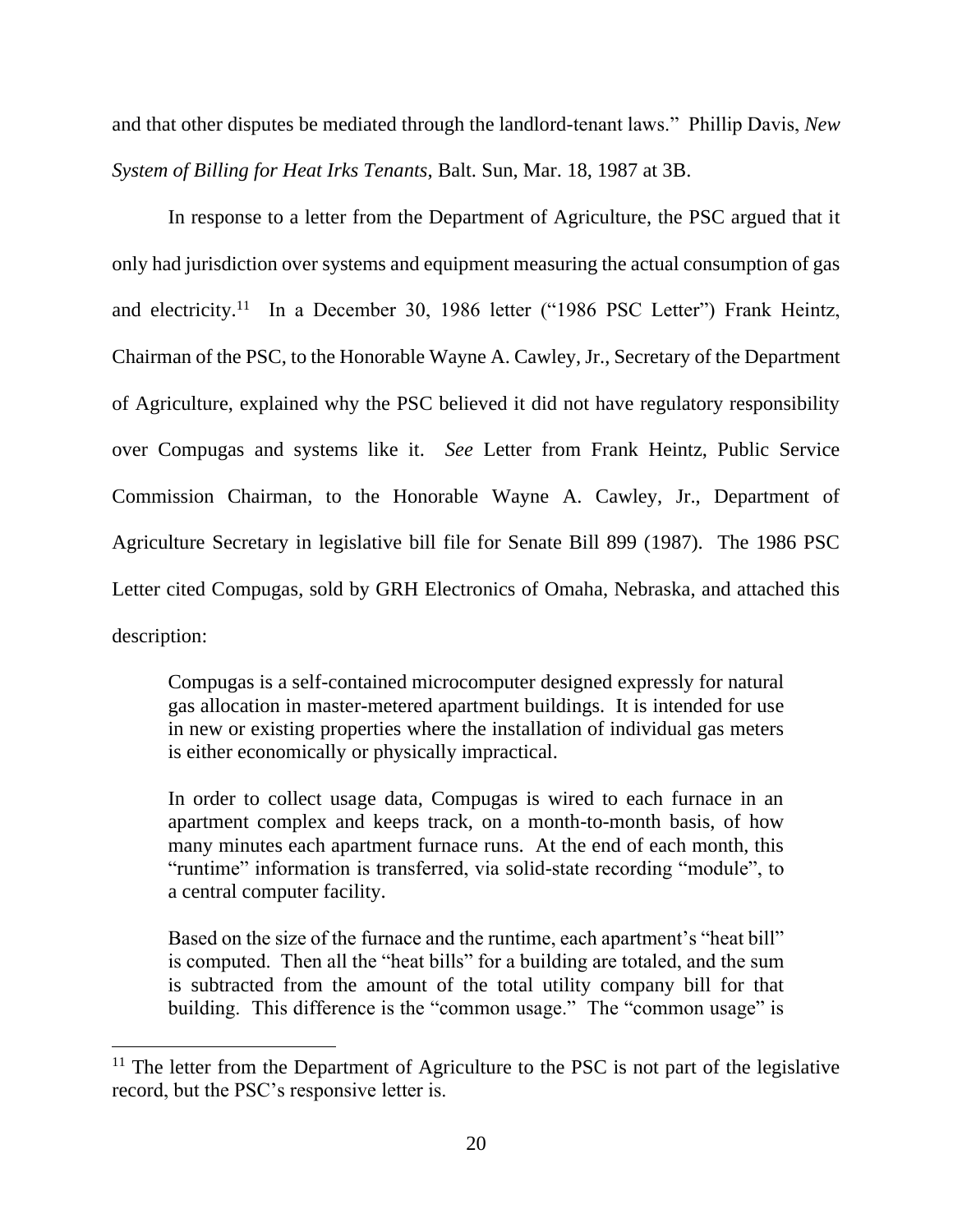then divided on a percentage basis among the apartments. If all the apartments are the same size, each apartment is charged exactly the same percent of the "common usage" total. Otherwise, the "common usage" charge is factored by the proportional relationship of the apartment sizes. Then each apartment's allocation of the common usage is added to its measured heat usage and the bill is prepared.

*Id*.

As indicated in its description, Compugas did not calculate the actual use of a tenant's gas and electricity consumption. Rather, the system relied on a different component of measurement—i.e., the size of the furnace and the furnace runtime—to compute a tenant's energy usage. Compugas utilized the square footage of a tenant's apartment in determining what percentage of the "common usage" measurement should be allocated to a tenant's utility bill. As such, a tenant's primary utility bill was calculated based on the size of the furnace and the furnace runtime. The size of a tenant's apartment was only utilized in computing their allocated share of the "common usage" charge. Because Compugas did not calculate the actual use of a tenant's gas and electricity consumption, its system did not fall within the PSC's definition of a submeter and was not within the PSC's purview. As a result, wholly unregulated energy allocation systems were being used by landlords throughout the state. In his explanation, Chairman Heintz set forth "three basic categories of measuring systems: metered service; submetering; and, other measuring systems[,]" which are described in detail below. *Id*.

## *i. Metered Service.*

The 1986 PSC Letter stated that "metered service refers to a utility's measurement of electric or gas service." *Id*. Additionally, the letter added that a "utility's meters are

21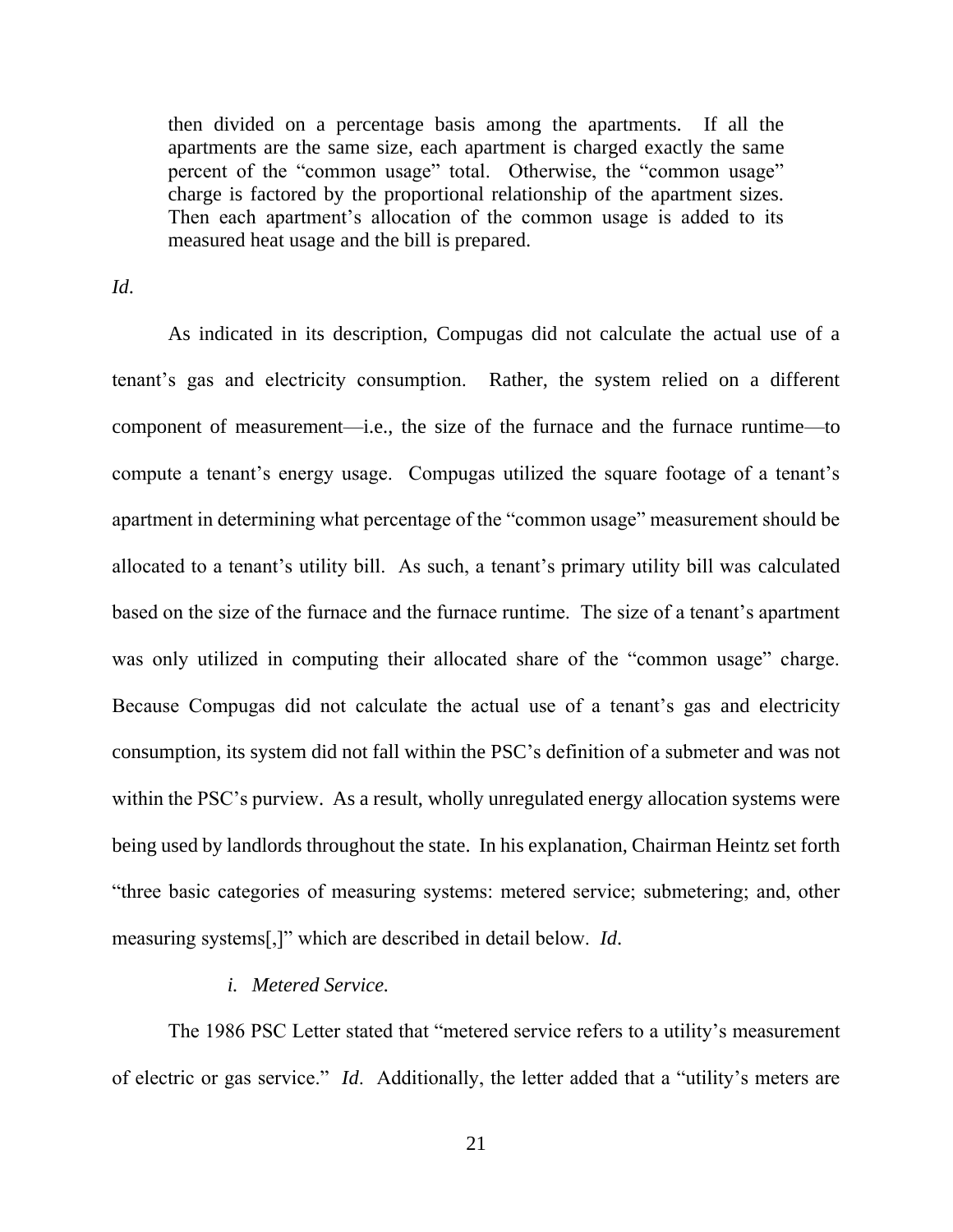used to measure the consumption of electricity or gas" and these "measurements determine the amount of charges which the utility will impose upon the customer." *Id*. The 1986 PSC Letter indicated that "metered service" identifies a system that measures the actual use of electricity or gas.

### *ii. Submetering.*

Submetering, according to the 1986 PSC Letter, "refers to equipment which measures the actual use of gas or electricity for the purpose of allocating the cost of each rental unit's gas or electrical consumption at an apartment house, office building or shopping center." *Id*. The letter distinguished that "[t]his equipment is not installed or owned by a utility, but is installed and operated under the direction of the landlord." *Id*. Further, the PSC "has jurisdiction to establish regulations governing the installation and accuracy of submetering equipment[,]" but the PSC does not have jurisdiction over "complaints by an occupant of a rental unit about submetering." *Id*. These matters are "subject to the jurisdiction of a landlord-tenant commission, a consumer protection agency, or other agency designated for tenants' complaints." *Id*.

The definition of submetering in the 1986 PSC Letter is consistent with the current definition of "submetering" found in COMAR 20.25.01.01, which also mirrors the definition of "submetering" in PU  $\S$  7-303(a)(7). COMAR 20.25.01.01(F)(13) defines "submetering" as "the installation of equipment for the purpose of determining the actual use of electricity or gas per residential unit or commercial rental unit." Both of these definitions of submetering identify equipment that measures the actual use of electricity or gas.

22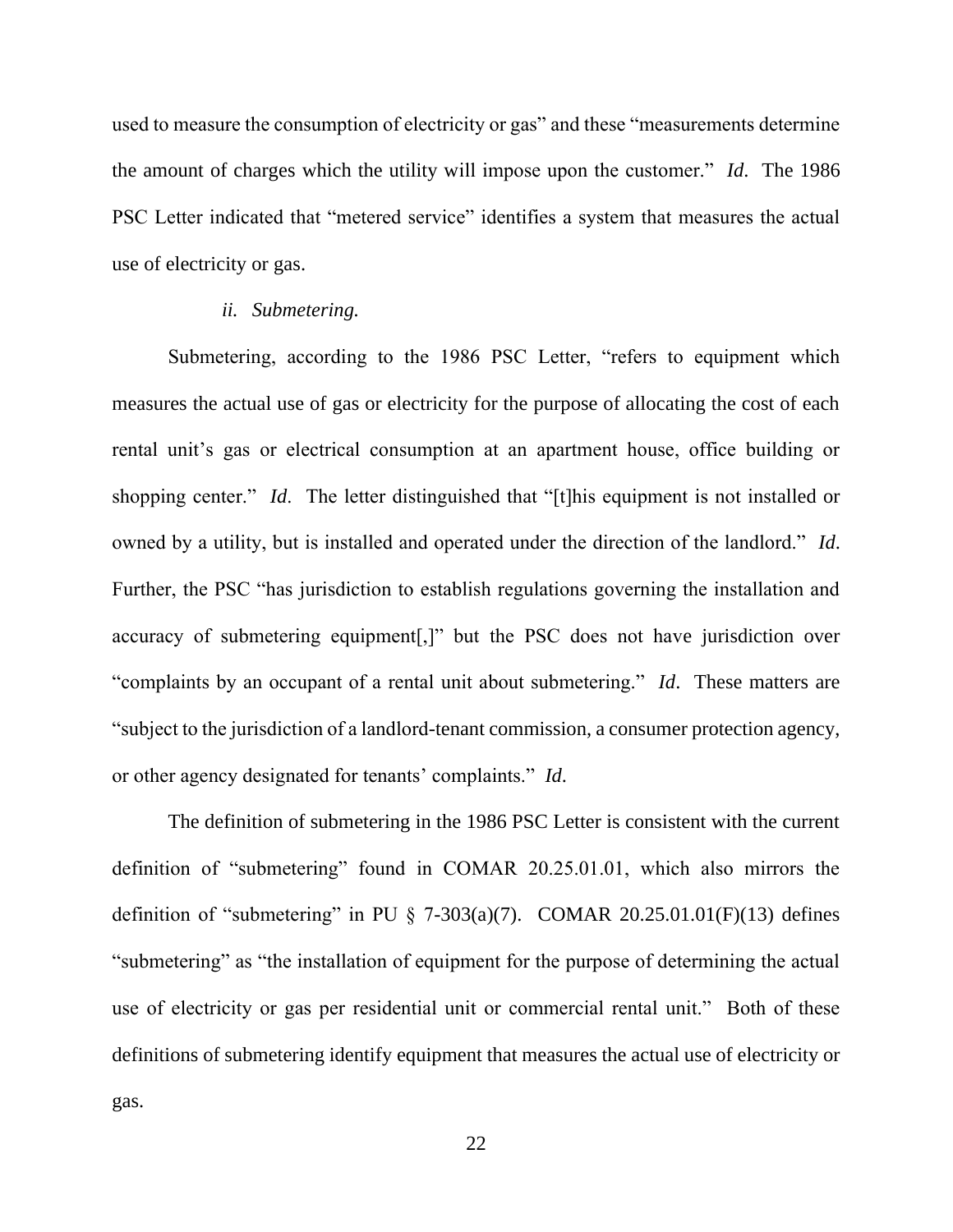#### *iii. Other Measuring Systems.*

The 1986 PSC Letter outlined the third category of "other measuring devices," broadly including "any and all varieties of methods for allocating gas or electric costs which do not fall within the specific definitions of 'metered service' or 'submetering.'" *See* 1986 PSC Letter.

The issue raised by Compugas, as characterized in the 1986 PSC Letter, was whether that system constituted submetering within the PSC's definition or whether that system fell within the broad category of an "other measuring device." *Id*. The 1986 PSC Letter emphasized that "measuring devices or allocation systems which measure the operation or output of gas or electric appliances as a surrogate for measuring the actual cubic feet of gas or actual kilowattage of electricity are not subject to the jurisdiction of the [PSC]." *Id*. The 1986 PSC Letter reiterated that the PSC "has jurisdiction only over devices actually measuring the cubic feet of gas or kilowatt[-]hours of electricity, and not systems which attempt to indirectly approximate the consumption of gas or electricity." Thus, the letter stated that the Compugas system was not within the PSC's regulatory responsibility as "this type of system does not measure the actual use of gas or electricity[.]" *Id*.

In addition to explaining why Compugas was not within the PSC's jurisdiction, the 1986 PSC Letter also explained that the allocation of utility charges solely computed on the basis of square footage computations and pro rata assessments, as well as added rental components, "are established in the lease agreements between the landlord and the tenant." *Id.* Accordingly, "the [PSC] has never had jurisdiction over such landlord/tenant contract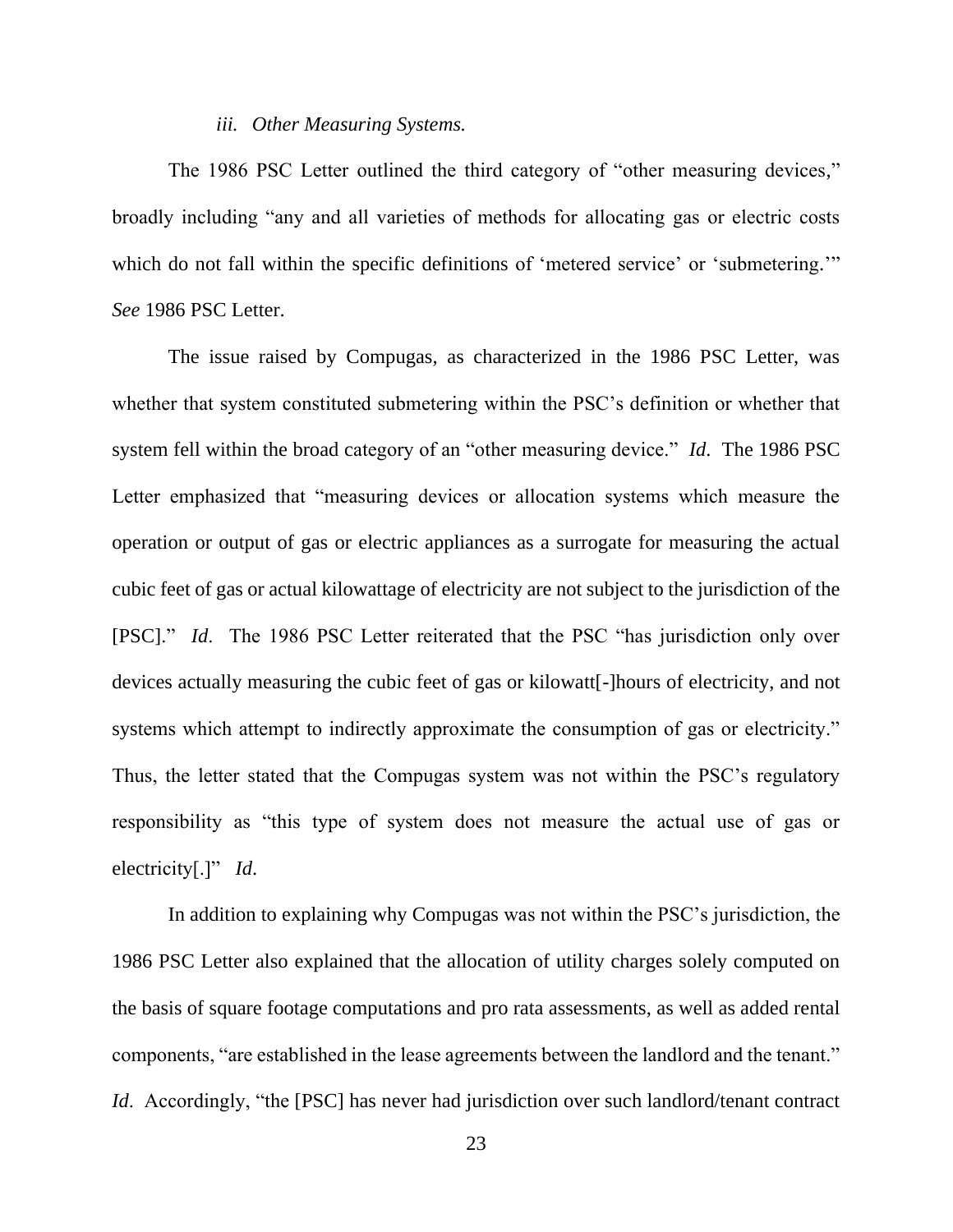provisions[.]" *Id*. In making this distinction, the PSC defined energy allocation systems as systems that do not measure the actual use of a tenant's gas or electric consumption, while excluding the allocation of utility charges solely computed on the basis of square footage computations and pro rata assessments and added rental components from this description.

The PSC's viewpoint set forth in the 1986 PSC Letter—that the allocation of utility charges solely computed on the basis of square footage computations and pro rata assessments are governed by lease agreements between the landlord and the tenant—is reflected in statutory provisions contained in the Real Property Article. Specifically, RP § 8-203.1 previously read:

(a) After January 1, 1975, any landlord who offers more than 4 dwelling units for rent on one parcel of property or at one location and who rents by means of written leases, shall:

\*\*\*

(2) Embody in the form of lease and in any executed lease the following:

\*\*\*

(ii) The landlord's and the tenant's specific obligations as to heat, gas, electricity, water, and repair of the premises.

1999 Md. Laws, ch. 649.

In 1998, Governor Parris Glendening established by Executive Order the Commission to Review Landlord-Tenant Laws ("Commission") to improve the equity, efficiency, and effectiveness of landlord-tenant laws. *See* Bill Analysis from House Committee on Economic Matters in legislative bill file for House Bill 605 (1999). As a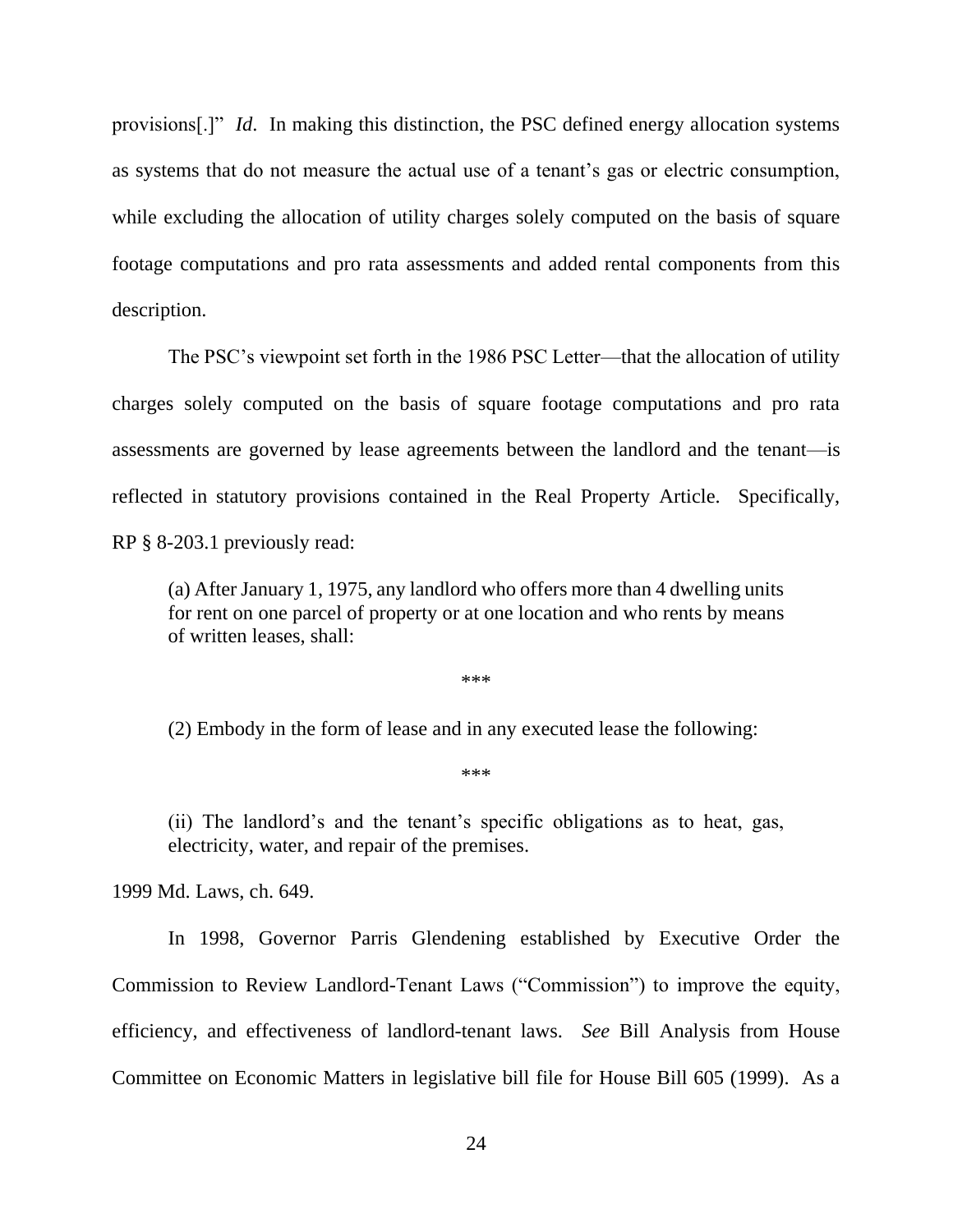part of its final report, the Commission recommended to merge RP § 8-203.1 into RP § 8-208 "so that the required contents of a lease would be located in one place." *See*  Report of the Commission to Review Landlord-Tenant Laws, at 3 (Dec. 15, 1998). Therefore, RP § 8-208(c)(2) provided that "[a] lease shall include . . . [t] he landlord's and the tenant's specific obligation as to heat, gas, electricity, water, and repair of the premises." 1999 Md. Laws, ch. 649. RP § 8-208(c)(2) has remained unchanged since it took effect on October 1, 1999.

## *3. First Attempt to Regulate Novel Technology Through the Real Property Article: Senate Bill 899, 1987 Legislative Session.*

During the 1987 Legislative Session, Senator Hoffman voiced the concerns of her constituents regarding the implementation of Compugas in their various apartment complexes and the issue of who had regulatory responsibility over these types of systems. *See* Senate Bill 899 (1987); partial transcript of hearing before House Committee on Economic Matters (Apr. 2, 1987) in legislative bill file for Senate Bill 899 (1987). Senator Hoffman testified before the House Committee on Economic Matters on April 2, 1987 in support of Senate Bill 899 ("SB 899"), which was drafted to address the issues presented by Compugas.

Senator Hoffman explained in her testimony that she disagreed with the PSC's perspective, and "felt that [the regulatory responsibility] clearly belonged under the Public Service Commission<sup>[1]"</sup> *Id.* Originally, SB 899 read, "[e]quipment or devices that do not determine the actual use of gas or electricity per residential or commercial unit shall be subject to approval by the Public Service Commission." *Id*. Notably, the original drafting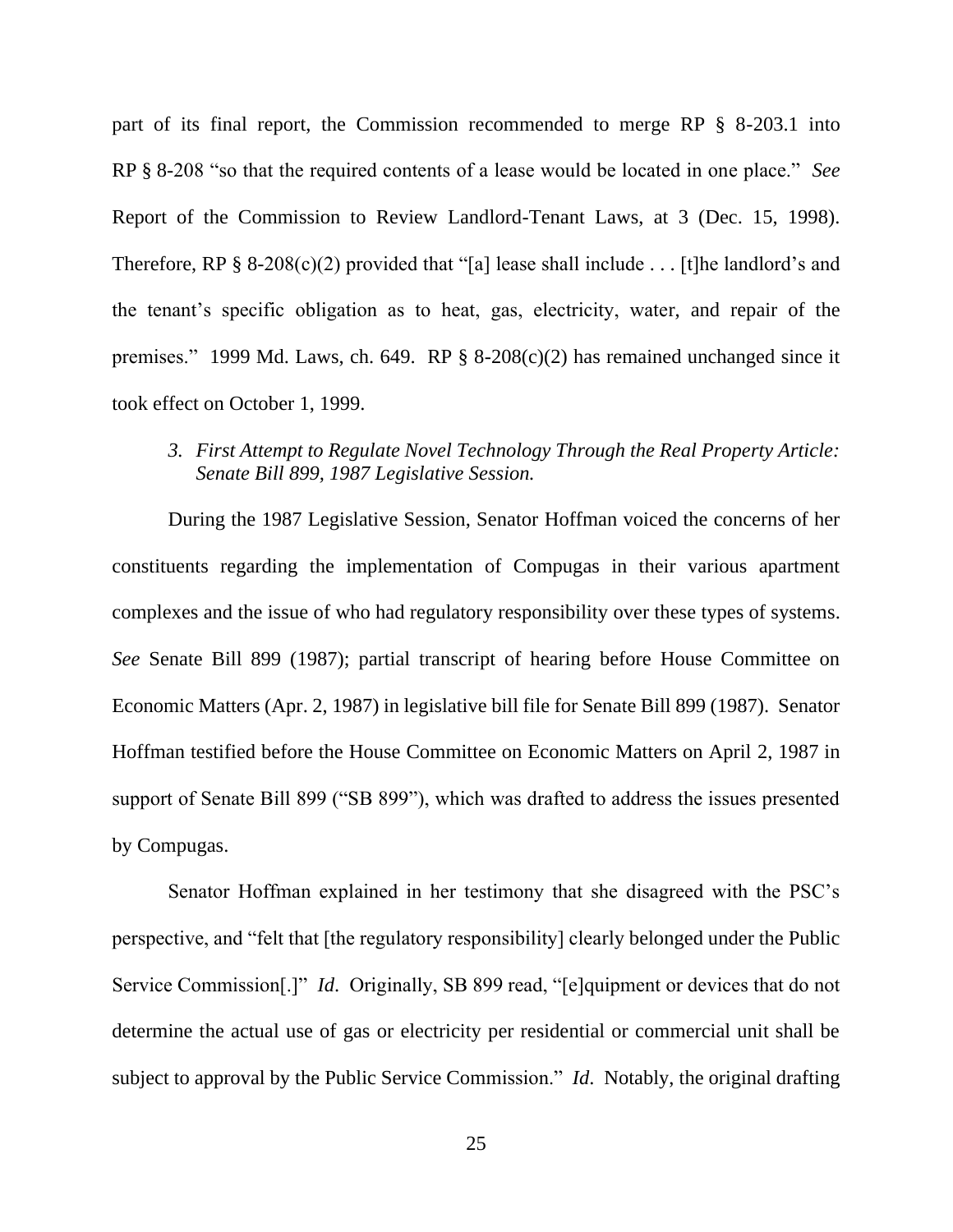of SB 899 placed the regulatory oversight of energy allocation systems with the PSC. However, when SB 899 was heard by the Senate Finance Committee, a representative of the PSC testified that while the PSC agreed that the area needed to be regulated, their belief was that the oversight belonged to the Weights and Measures Bureau of the Department of Agriculture or within landlord-tenant law. *Id*. In response, the Senate Finance Committee amended SB 899 to place the issue in the Real Property Article due to the PSC's position on its lack of jurisdiction over energy allocation systems. The amended bill passed the Senate and was heard by the House Committee on Economic Matters. *Id*.

The bill analysis of SB 899 before the House Committee on Economic Matters summarized the bill as requiring

that the rental lease agreement must contain a complete description of the energy allocation system used if recoverable utility costs for tenants are not:

**1) submetered,** 

**2) individually metered,** 

**3) determined by square foot calculations, or** 

**4) added rental compon[e]nts.** 

This provision applies only to residences with 10 or more residential units. The bill requires the landlord to keep and make available to tenants adequate records of all energy allocation systems and procedures used.

*See* Bill Analysis from House Committee on Economic Matters in legislative bill file for

Senate Bill 899 (1987) (emphasis added).

As amended, SB 899 proposed to add language to the Real Property Article that

would help tenants understand exactly how their utility costs were being calculated if their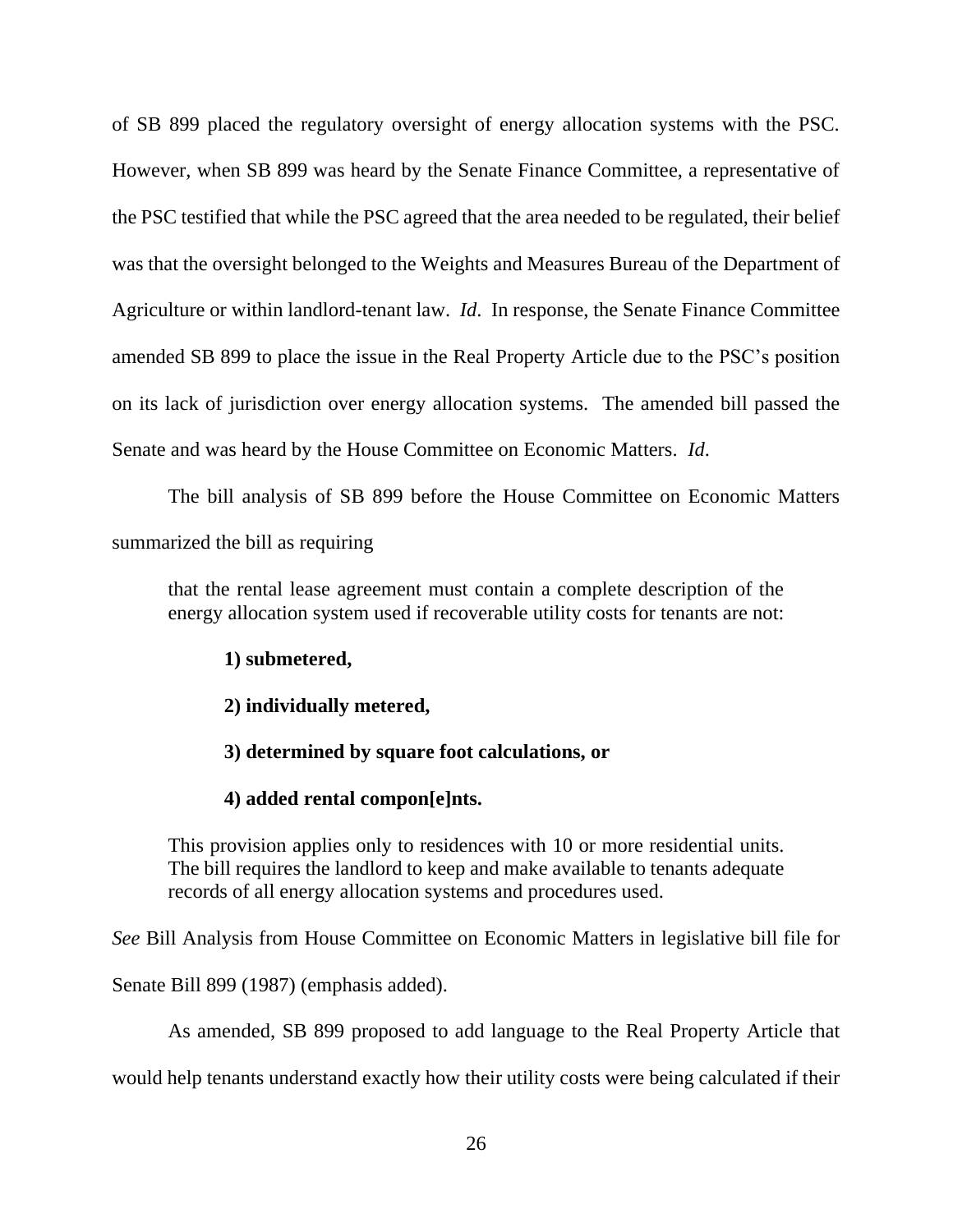apartment complex utilized an energy allocation system that measured something other than the actual use of a tenant's gas or electric consumption. Additionally, the proposed legislation would require landlords to keep records of the specific energy allocation system and procedures being used within the complex. Senate Bill 899 explicitly carved out square footage calculations and added rental components from its definition of an energy allocation system, focusing the scope of what constitutes an energy allocation system only to those systems that attempt to indirectly approximate the consumption of gas or electricity.

When Senator Hoffman concluded her testimony before the House Committee on Economic Matters, she stated that she "still believe[d] that the public would be best served if the Public Service Commission had the authority to regulate such systems[.]" *See* Senate Bill 899 (1987); partial transcript of hearing before House Committee on Economic Matters (Apr. 2, 1987) in legislative bill file for Senate Bill 899 (1987). Consequently, SB 899 was voted unfavorably by the House Committee on Economic Matters in favor of an interim study of this issue.

*4. Summer Study Results in Regulation of Novel Technology by the Public Service Commission: Senate Bill 378, 1988 Legislative Session.*

The defeat of SB 899 in the 1987 Legislative Session was so the matter could be referred for an interim study, colloquially referred to as a "summer study." *See Trail v.*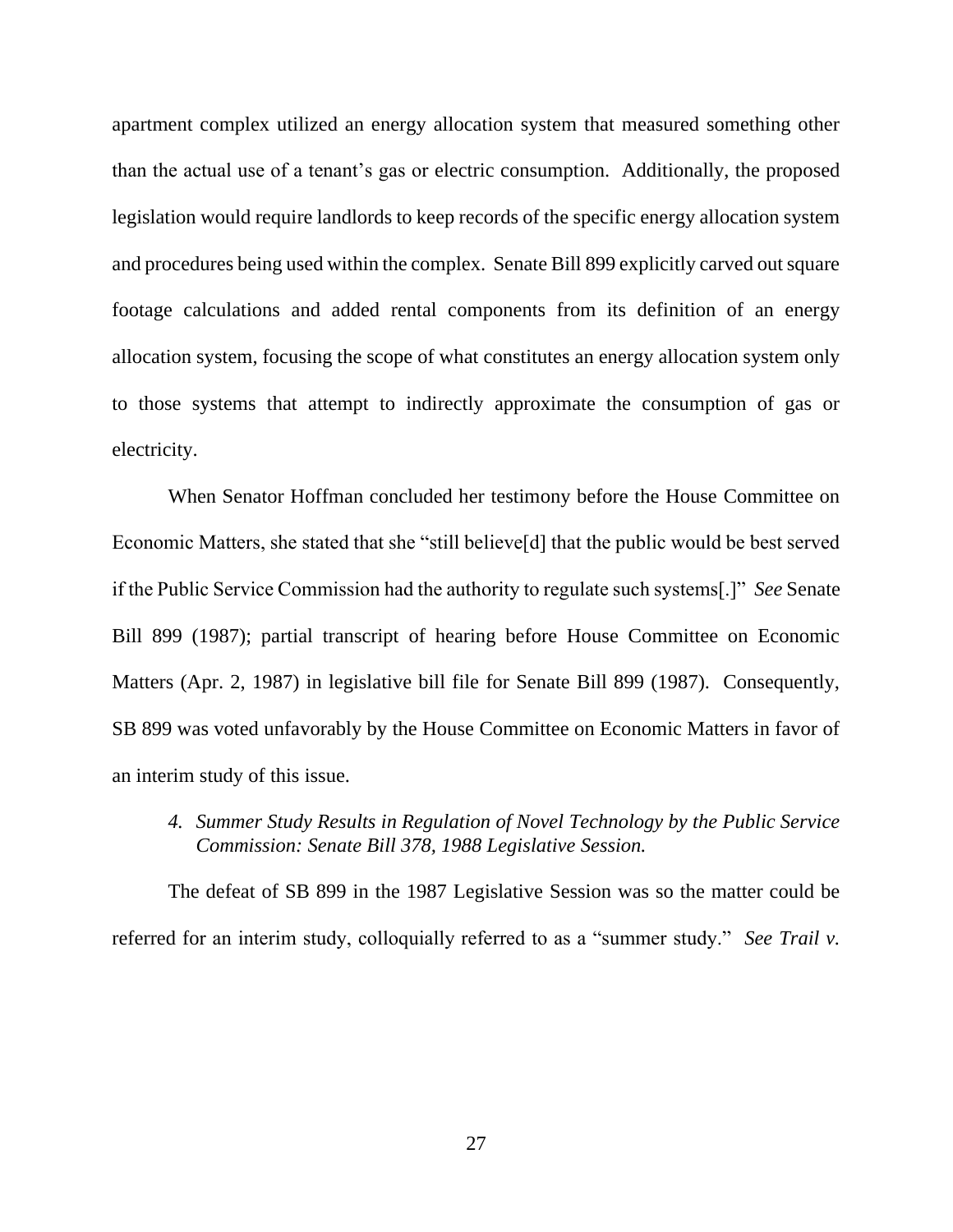*Terrapin Run, LLC*, 403 Md. 523, 569 (2008). Accordingly, during the interim,<sup>12</sup> a workgroup consisting of representatives from the PSC, the Consumer Protection Division of the Office of the Attorney General of Maryland, the Weights and Measures Bureau of the Department of Agriculture, and representatives from the Baltimore Gas and Electric Company was assembled to conduct the summer study. Upon completion of the summer study, the members of the workgroup reached a consensus as to the appropriate regulation of these energy allocation systems. Accordingly, Senator Hoffman and Senator Hollinger sponsored a revised bill, Senate Bill 378 ("SB 378"), in the 1988 Legislative Session to address the issue of Compugas and unregulated energy allocation systems. While no report from the workgroup's summer study was included within the respective bill files, Senator Hoffman credited the workgroup with the creation of the draft bill for SB 378. *See* Senate Bill 378 (1988); partial transcript of hearing before Senate Finance Committee (Feb. 19, 1988) in legislative bill file for Senate Bill 378 (1988).

Senate Bill 378 no longer placed the issue of unregulated energy allocation systems within the Real Property Article. Instead, SB 378 returned to the original language of SB 899 from the 1987 Legislative Session in establishing the regulatory responsibility of energy allocation systems with the PSC. Senator Hoffman testified on SB 378 before the Senate Finance Committee on February 19, 1988 and before the House Committee on Constitutional and Administrative Law on March 28, 1988. In her testimony, Senator

<sup>12</sup> The term "interim" refers to the nine months between legislative sessions. *See* Maryland General Assembly, *Legislative Lingo*, https://mgaleg.maryland.gov/pubs-current/currentlegislative-lingo.pdf [https://perma.cc/3582-REPG].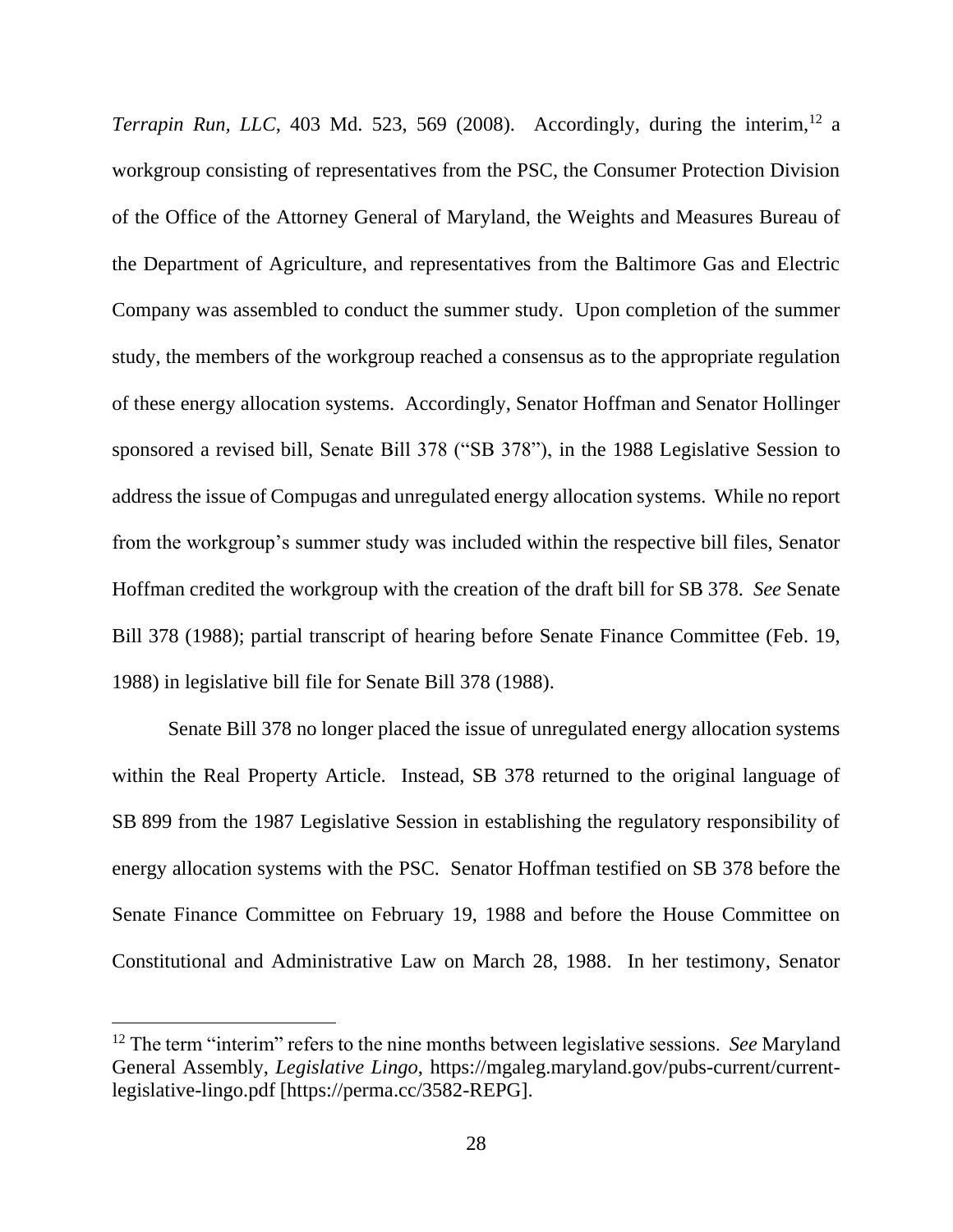Hoffman emphasized that SB 378 solved "the problems created by having a totally unregulated energy allocation system in use." *Id*. Senator Hoffman explained that in response to her advocacy, the Governor<sup>13</sup> encouraged the PSC to drop its opposition and agree to this regulatory responsibility. *See* Senate Bill 378 (1988); partial transcript of hearing before House Committee on Constitutional and Administrative Law (Mar. 28, 1988) in legislative bill file for Senate Bill 378 (1988). Additionally, Senator Hoffman stated that "[t]he PSC sees their role as a [one-time] thing. After [the PSC] make[s] their ruling on a system, [the PSC] will not have to be the agency to handle complaints. That makes [the PSC] happy." *See* Senate Bill 378 (1988); partial transcript of hearing before Senate Finance Committee (Feb. 19, 1988) in legislative bill file for Senate Bill 378 (1988). Senator Hoffman further explained that "SB 378 really does solve the problem for everyone, including the owners of the energy allocation systems who will have the assurance that once their system is approved by the PSC, they will be allowed to operate." *Id*.

Senate Bill 378 received favorable votes from both the Senate and the House of Delegates adding Article 78, § 54H "[f]or the purpose of requiring the Public Service Commission to approve certain metering equipment that does not determine the actual use of gas or electricity[.]" 1988 Md. Laws, ch. 585. The General Assembly did not alter longstanding methods of allocating energy costs solely computed on the basis of square

<sup>&</sup>lt;sup>13</sup> William Donald Schaefer was Governor of Maryland from January 21, 1987, to January 18, 1995.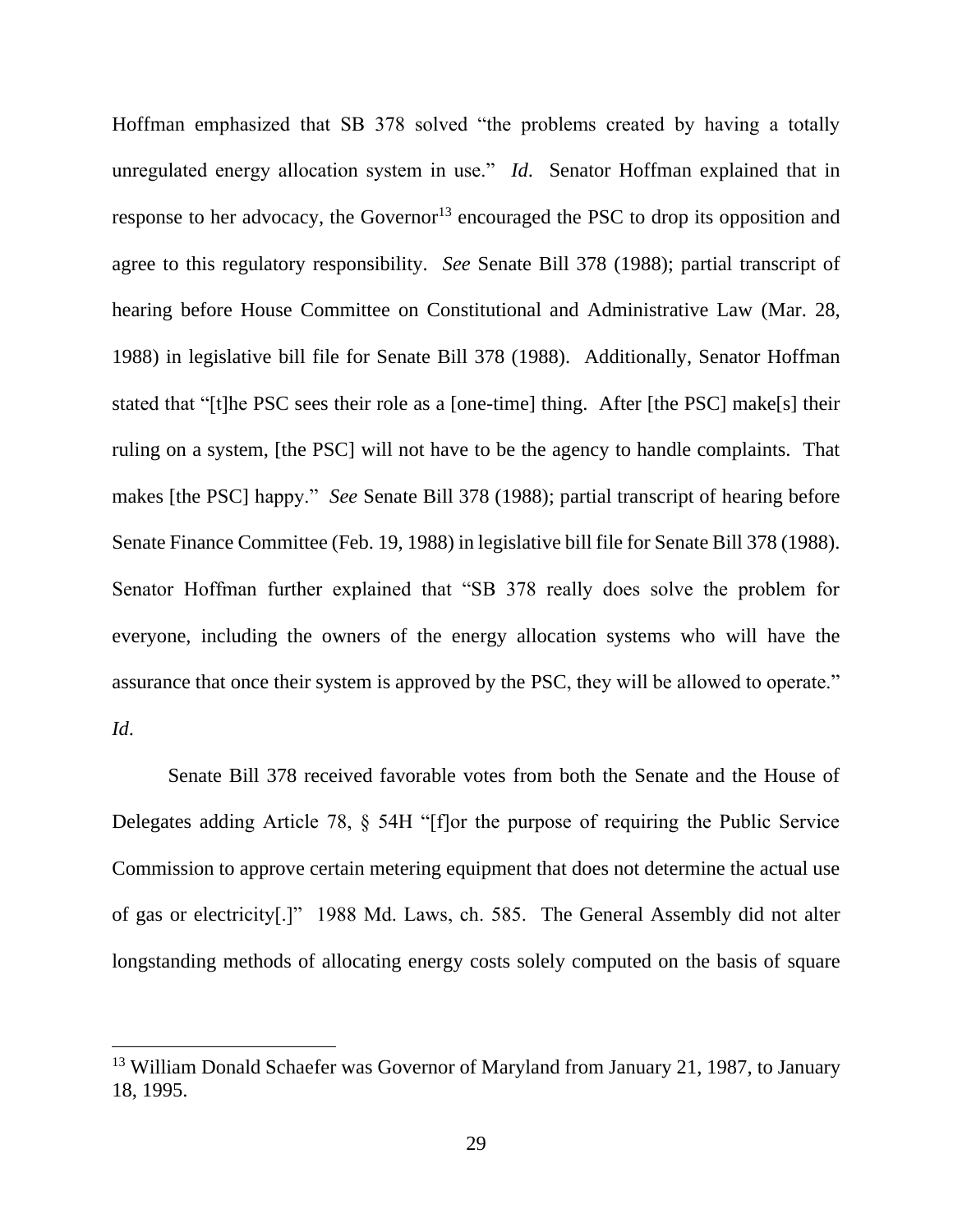footage computations and pro rata assessments or added rental components into this

legislation addressing energy allocation systems because these methods are not within the

PSC's purview.

In pertinent part, Article 78, § 54H provided as follows:

(b)(1) Energy allocation equipment and procedures that determine an individual apartment unit's gas or electricity use by means other than by actual measurement of fuel or electric power consumed by those units shall be subject to approval by the Public Service Commission.

 (2) The Public Service Commission shall adopt regulations specifying the conditions under which the energy allocation equipment and procedures approved by the [PSC] under Paragraph (1) of this subsection may be implemented, including requirements for informing consumers about estimated energy costs.

 (3) The Public Service Commission shall send any complaints about an individual apartment unit's gas or electric power consumption determined by use of the energy allocation equipment and procedures approved by the Commission under paragraph (1) of this subsection to the Consumer Protection Division in the Office of the Attorney General.

 (4) Unless approved by the [PSC] under this subsection, an energy allocation system may not be used for the purpose of directly billing energy costs to individual apartment unit tenants.

1988 Md. Laws, ch. 585.

By enacting Article 78, § 54H the General Assembly sought to specify "that the Public Service Commission regulate certain energy allocation devices that determine energy use in ways other than by measuring the actual energy used." *See* Floor Report, Senate Bill 378, Senate Finance Committee of the Maryland Senate, 1988 Leg., 398th Sess. (Md. 1988). Article 78, § 54H did not alter the PSC's existing definition of a meter or a submeter. Instead, the statute expanded the PSC's jurisdiction to now include regulatory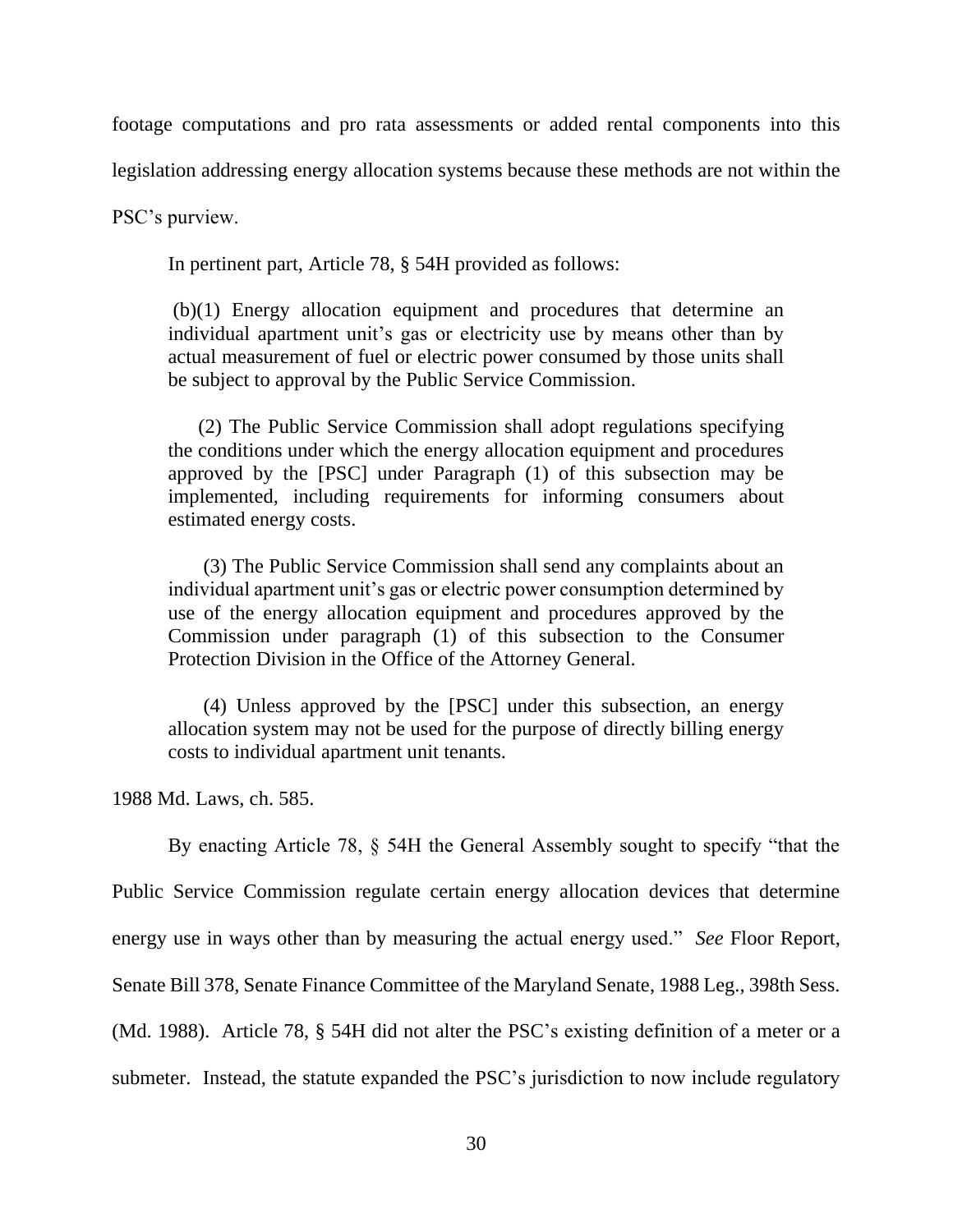responsibility over energy allocation systems that indirectly approximate the consumption of gas or electricity.

As previously discussed, the PSC adopted regulations pursuant to its statutory authority following the enactment of Article 78, § 54H to implement the approval requirements for energy allocation systems. Reviewing these definitional provisions, it is evident the PSC interpreted a narrow definition as to what qualifies as an energy allocation system and energy allocation equipment. These provisions identify that an energy allocation system and energy allocation equipment revolve around the use of a device that measures furnace operating or running time, or baseboard pipe temperature or other characteristics, like the method utilized by Compugas, to measure the approximate energy use. *See* COMAR 20.26.01.02. Accordingly, the definition of an energy allocation system, which does not include the allocation of energy costs solely computed on the basis of square footage computations and pro rata assessments, was the understanding of the PSC when Article 78, § 54H was enacted.

In 1998, as part of Maryland's code revision, the General Assembly repealed Article 78 in its entirety and replaced it with the Public Utility Companies Article.<sup>14</sup> 1998 Md. Laws, ch. 8. The stated purpose was to "add<sup>[]</sup> a new article to the Annotated Code of Maryland, to be designated and known as the 'Public Utility Companies Article,' to revise,

<sup>&</sup>lt;sup>14</sup> In 2010, twelve years after the recodification, the General Assembly changed the name of this Public Utility Companies Article to the Public Utilities Article. 2010 Md. Laws, ch. 37.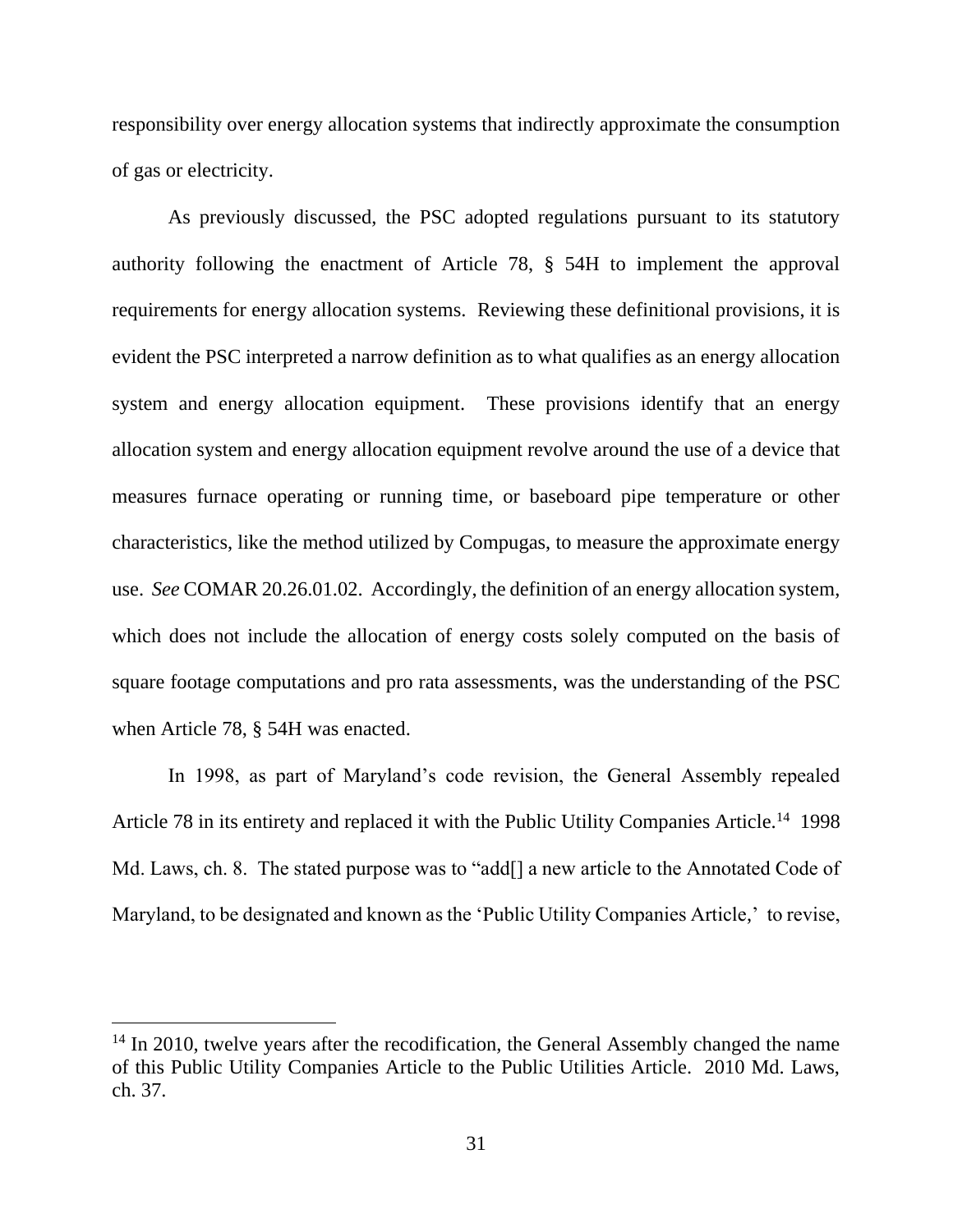restate, and recodify the laws of the State relating and pertaining to: the Public Service Commission[.]" *Id*.

Under the new statutory arrangement, PU § 7-304(b) set forth the approval requirements of the PSC for energy allocation equipment and procedures that determine the amount of gas or electricity of an individual dwelling unit in an apartment house by means other than by the actual measurement of gas or electricity consumed by the unit. *Id*. The Revisor's Note offers that "[t]his section is new language derived without substantive change from former Art. 78, § 54H." *Id*. Therefore, this recodification does not alter the original legislative intent of its predecessor's enactment in 1988.

The plain language of Article 78, § 54H, PU § 7-304, and the related COMAR provisions, as well as the legislative history of SB 899 and SB 378 establish that the General Assembly did not intend to place a date-of-construction limitation on the applicability of PU § 7-304. An extensive review of these materials also demonstrates that an energy allocation system refers to a subset of technology that does not include the allocation of energy costs solely computed on the basis of square footage computations and pro rata assessments and added rental components. Thirty-three years have passed since the predecessor to PU § 7-304 was enacted, with no substantive changes being made to the original statute's language. While there may be policy reasons for the PSC to regulate equipment used for square footage computations and pro rata assessments, the 1988 statute has a specific application that this Court cannot overlook. Therefore, the General Assembly would need to pass new legislation to bring such methods within the PSC's regulatory responsibility. *See In re S.K.*, 466 Md. at 57–58.